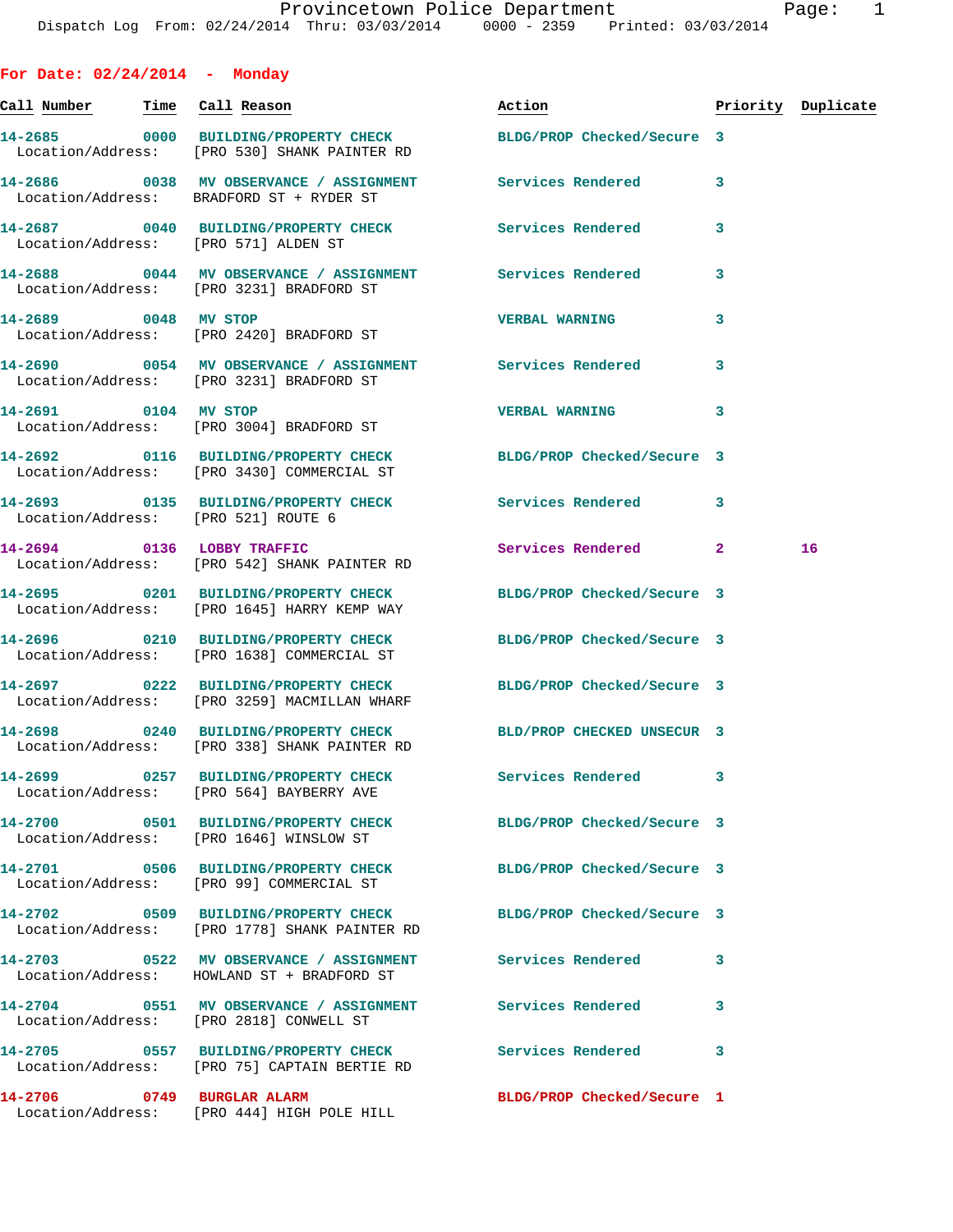| 14-2707 0815 AT SCHOOL<br>Location/Address: [PRO 569] WINSLOW ST       |                                                                                                                 | Services Rendered 3        |                |
|------------------------------------------------------------------------|-----------------------------------------------------------------------------------------------------------------|----------------------------|----------------|
|                                                                        | 14-2708 0853 BUILDING/PROPERTY CHECK<br>Location/Address: [PRO 447] JEROME SMITH RD                             | BLDG/PROP Checked/Secure 3 |                |
| 14-2721 0903 OUT OF TOWN                                               | Location/Address: [PRO 542] SHANK PAINTER RD                                                                    | Services Rendered 3        |                |
|                                                                        | 14-2709 0904 ANGINA/TRANSPORT<br>Location/Address: [PRO 440] HARRY KEMP WAY                                     | Transported to Hospital 1  |                |
|                                                                        | 14-2711 0948 BUILDING/PROPERTY CHECK<br>Location/Address: [PRO 564] BAYBERRY AVE                                | BLDG/PROP Checked/Secure 3 |                |
|                                                                        | 14-2712 1007 MV OBSERVANCE / ASSIGNMENT<br>Location/Address: BRADFORD ST + STANDISH ST                          | No Action Required 3       |                |
| Location/Address: [PRO 571] ALDEN ST                                   | 14-2713 1028 BUILDING/PROPERTY CHECK                                                                            | BLDG/PROP Checked/Secure 3 |                |
| 14-2714 1032 BURGLAR ALARM                                             | Location/Address: [PRO 1240] OLD COLONY WAY                                                                     | Services Rendered          | 1              |
| 14-2715 1041 ALARM - FIRE                                              | Location/Address: [PRO 249] COMMERCIAL ST                                                                       | False Alarm                | 1              |
| Location/Address: [PRO 16] BRADFORD ST                                 | 14-2717 1055 BUILDING/PROPERTY CHECK                                                                            | BLDG/PROP Checked/Secure 3 |                |
| 14-2718 1056 911 GENERAL                                               | Location/Address: [PRO 182] COMMERCIAL ST                                                                       | False Alarm                | $\mathbf{1}$   |
|                                                                        | 14-2719 1114 BUILDING/PROPERTY CHECK<br>Location/Address: [PRO 2483] COMMERCIAL ST                              | BLDG/PROP Checked/Secure 3 |                |
| Location/Address: [PRO 2] ALDEN ST                                     | 14-2720 1206 BUILDING/PROPERTY CHECK                                                                            | BLDG/PROP Checked/Secure 3 |                |
|                                                                        | 14-2722 1228 MV OBSERVANCE / ASSIGNMENT Services Rendered<br>Location/Address: SHANK PAINTER RD + PROVINCE RD   |                            | 3              |
|                                                                        | 14-2723 1238 VERBAL INSPECTION<br>Location/Address: [PRO 3296] SHANK PAINTER RD                                 | <b>VERBAL WARNING</b>      | 3              |
|                                                                        | 14-2724 1251 SERVICE CALL/FUEL DELIVERY<br>Location/Address: [PRO 2087] HARRY KEMP WAY                          | Services Rendered          | $\mathbf{3}$   |
| 14-2725 1306 B & E ATTEMPTED                                           | Location/Address: [PRO 3093] OLD ANN PAGE WAY                                                                   | SPOKEN TO                  | $\mathbf{2}$   |
| 14-2727 1348 VERBAL INSPECTION<br>Location/Address: [PRO 2479] ROUTE 6 |                                                                                                                 | <b>VERBAL WARNING</b>      | 3              |
|                                                                        | 14-2728 1426 VERBAL INSPECTION<br>Location/Address: STANDISH AVE + WAREHAM ST                                   | <b>VERBAL WARNING</b>      | 3              |
| Location/Address: [PRO 2513] ROUTE 6                                   | 14-2729 1624 MV OBSERVANCE / ASSIGNMENT Services Rendered                                                       |                            | 3              |
| 14-2730 1626 TRESPASS<br>Location/Address: [PRO 3222] ALDEN ST         |                                                                                                                 | <b>GONE ON ARRIVAL</b>     | $\mathbf{2}$   |
|                                                                        | 14-2731 1657 BUILDING/PROPERTY CHECK BLDG/PROP Checked/Secure 3<br>Location/Address: [PRO 2543] MACMILLAN WHARF |                            |                |
|                                                                        | 14-2732 1701 BOAT/HARBORMASTER<br>Location/Address: [PRO 3259] MACMILLAN WHARF                                  | No Action Required         | $\mathbf{2}$   |
| $14-2733$ 1703 SUSPICIOUS M/V                                          |                                                                                                                 | SPOKEN TO                  | $\mathbf{2}^-$ |

Location/Address: HARRY KEMP WAY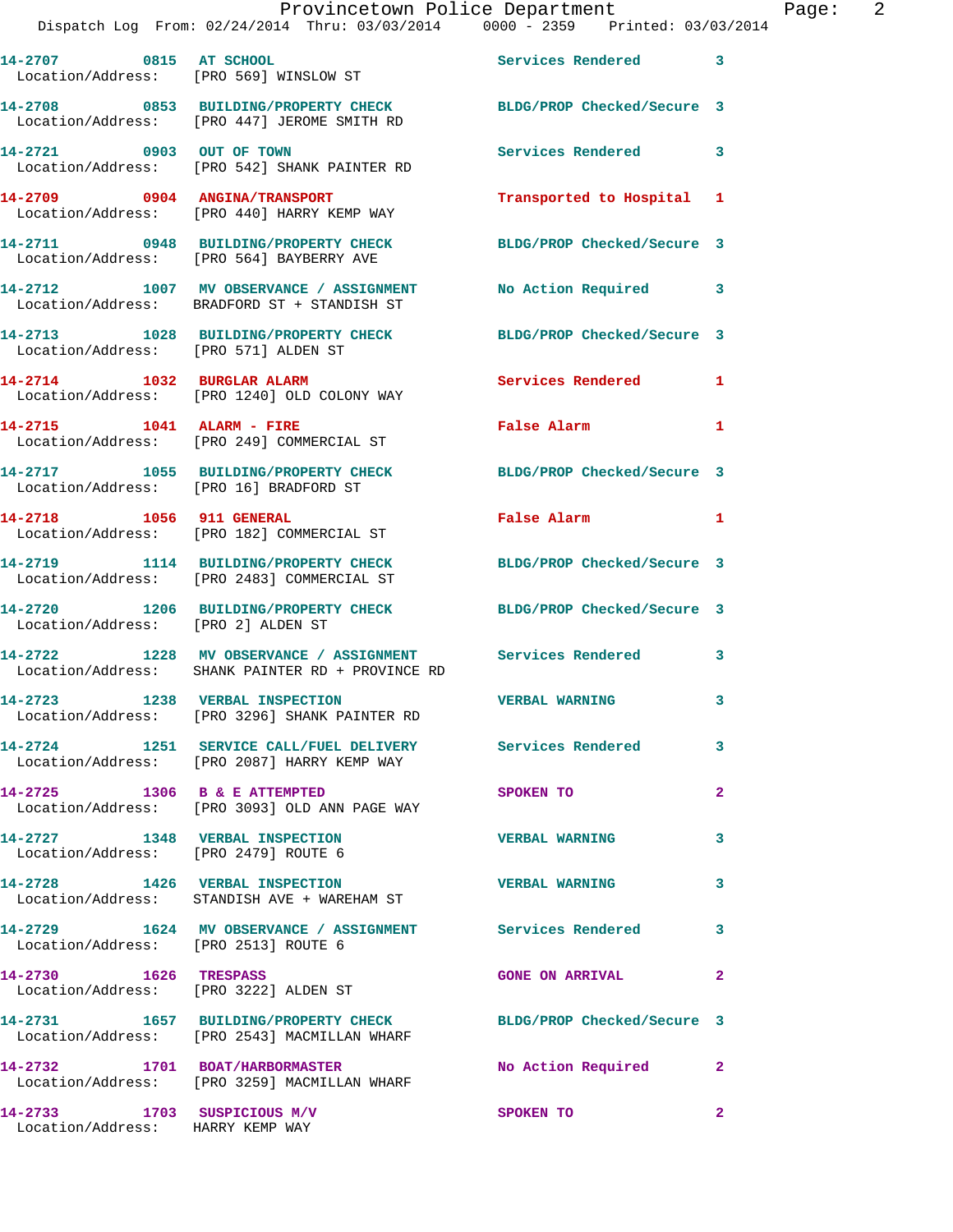| Location/Address: [PRO 2513] ROUTE 6                         | 14-2734 1725 MV OBSERVANCE / ASSIGNMENT Services Rendered 3                                                 |                            |              |
|--------------------------------------------------------------|-------------------------------------------------------------------------------------------------------------|----------------------------|--------------|
|                                                              | 14-2737 1730 PLACING DUMPSTER<br>Location/Address: [PRO 3432] COMMERCIAL ST                                 | <b>Services Rendered</b>   | 3            |
|                                                              | 14-2736 1818 PARK, WALK & TALK<br>Location/Address: [PRO 488] MAYFLOWER AVE                                 | Services Rendered 2        |              |
|                                                              | 14-2738 1942 BUILDING/PROPERTY CHECK BLDG/PROP Checked/Secure 3<br>Location/Address: [PRO 564] BAYBERRY AVE |                            |              |
| 14-2739 1953 911 GENERAL                                     | Location/Address: [PRO 2616] COMMERCIAL ST                                                                  | Services Rendered 1        |              |
|                                                              | 14-2740 2035 BUILDING/PROPERTY CHECK<br>Location/Address: [PRO 3430] COMMERCIAL ST                          | BLDG/PROP Checked/Secure 3 |              |
| Location/Address: [PRO 521] ROUTE 6                          | 14-2741 2036 BUILDING/PROPERTY CHECK BLDG/PROP Checked/Secure 3                                             |                            |              |
|                                                              | 14-2742 2059 MV OBSERVANCE / ASSIGNMENT Services Rendered<br>Location/Address: BRADFORD ST + STANDISH ST    |                            | 3            |
| 14-2743 2108 MV STOP                                         | Location/Address: [PRO 606] CONWELL ST                                                                      | <b>VERBAL WARNING</b>      | 3            |
| 14-2744 2152 MV STOP<br>Location/Address: [PRO 2479] ROUTE 6 |                                                                                                             | <b>VERBAL WARNING</b>      | 3            |
|                                                              | 14-2745 2156 BUILDING/PROPERTY CHECK<br>Location/Address: [PRO 440] HARRY KEMP WAY                          | BLDG/PROP Checked/Secure 3 |              |
| For Date: $02/25/2014$ - Tuesday                             |                                                                                                             |                            |              |
|                                                              |                                                                                                             |                            |              |
|                                                              | 14-2747 0002 BUILDING/PROPERTY CHECK<br>Location/Address: [PRO 1778] SHANK PAINTER RD                       | BLDG/PROP Checked/Secure 3 |              |
|                                                              | 14-2748 0010 MV OBSERVANCE / ASSIGNMENT Services Rendered 3<br>Location/Address: [PRO 3004] BRADFORD ST     |                            |              |
|                                                              | 14-2749 0014 BUILDING/PROPERTY CHECK<br>Location/Address: [PRO 306] COMMERCIAL ST                           | BLDG/PROP Checked/Secure 3 |              |
| Location/Address: [PRO 2539] RYDER ST                        | 14-2750 0039 BUILDING/PROPERTY CHECK                                                                        | BLDG/PROP Checked/Secure 3 |              |
|                                                              | 14-2751 0048 BUILDING/PROPERTY CHECK<br>Location/Address: [PRO 433] RYDER ST EXT                            | Services Rendered          | 3            |
| Location/Address: [PRO 569] WINSLOW ST                       | 14-2752 0100 BUILDING/PROPERTY CHECK                                                                        | BLDG/PROP Checked/Secure 3 |              |
|                                                              | 14-2753 0107 BUILDING/PROPERTY CHECK<br>Location/Address: [PRO 3151] COMMERCIAL ST                          | BLDG/PROP Checked/Secure 3 |              |
| Location/Address: [PRO 521] ROUTE 6                          | 14-2754 0148 BUILDING/PROPERTY CHECK                                                                        | <b>Services Rendered</b>   | $\mathbf{3}$ |
|                                                              | 14-2755 0247 BUILDING/PROPERTY CHECK<br>Location/Address: [PRO 595] BRADFORD ST                             | BLDG/PROP Checked/Secure 3 |              |
| Location/Address: [PRO 2] ALDEN ST                           | 14-2756 0311 BUILDING/PROPERTY CHECK                                                                        | BLDG/PROP Checked/Secure 3 |              |
|                                                              | 14-2757 0319 BUILDING/PROPERTY CHECK<br>Location/Address: [PRO 519] RACE POINT RD                           | BLDG/PROP Checked/Secure 3 |              |
| 14-2758                                                      | 0505 BUILDING/PROPERTY CHECK                                                                                | BLDG/PROP Checked/Secure 3 |              |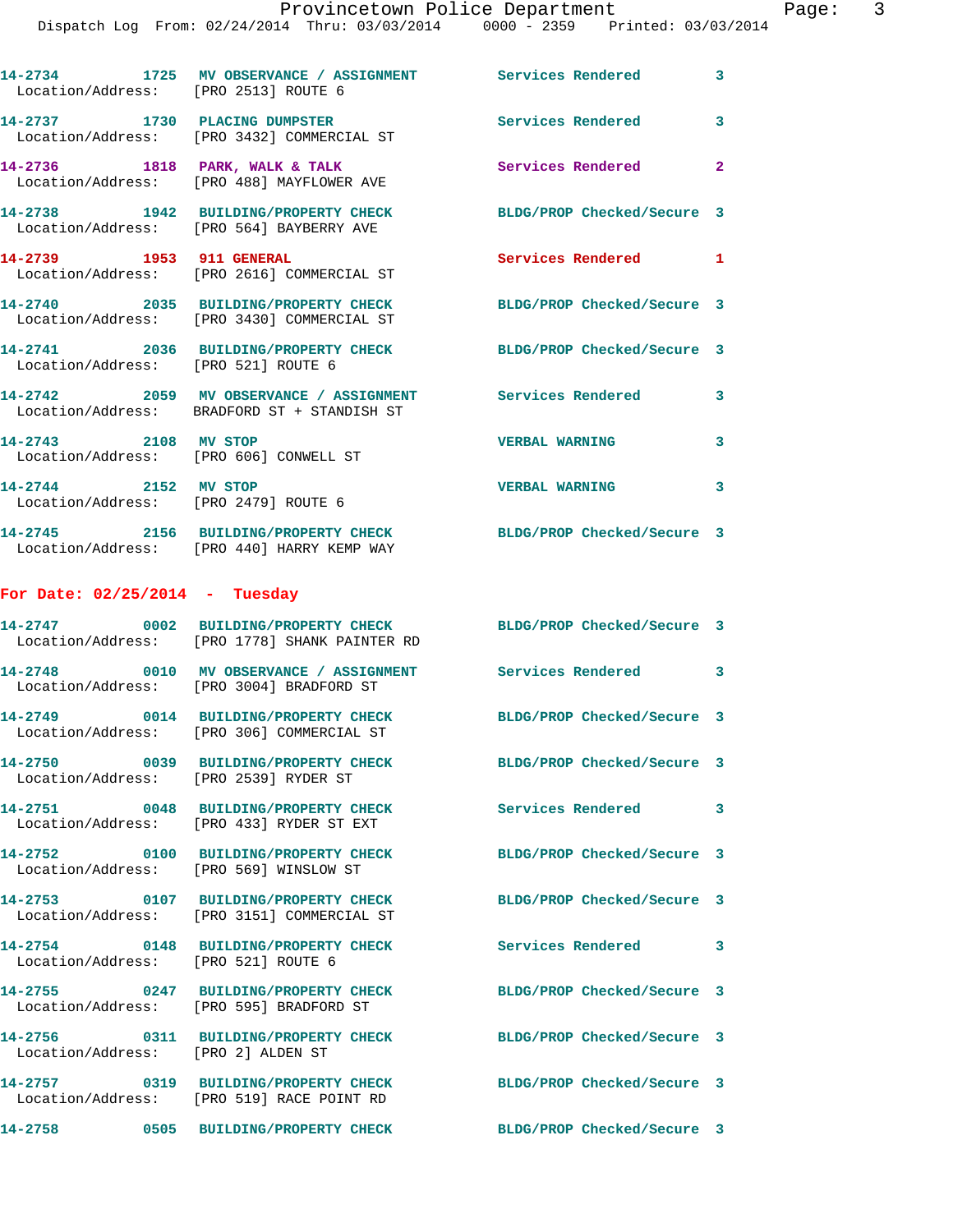|                                      | Dispatch Log From: 02/24/2014 Thru: 03/03/2014 0000 - 2359 Printed: 03/03/2014                                 | Provincetown Police Department   |              | Page: 4 |  |
|--------------------------------------|----------------------------------------------------------------------------------------------------------------|----------------------------------|--------------|---------|--|
|                                      | Location/Address: [PRO 379] COMMERCIAL ST                                                                      |                                  |              |         |  |
|                                      | 14-2759 0549 BUILDING/PROPERTY CHECK Services Rendered 3<br>Location/Address: [PRO 2206] COMMERCIAL ST         |                                  |              |         |  |
|                                      | 14-2760 0556 LOBBY TRAFFIC<br>Location/Address: [PRO 542] SHANK PAINTER RD                                     | Services Rendered 2              |              | 18      |  |
| 14-2761 0600 COMPLAINT               | Location/Address: [PRO 3258] BRADFORD ST                                                                       | SPOKEN TO AND TO A THE SPOKEN TO | $\mathbf{3}$ |         |  |
|                                      | 14-2762 0607 ALARM - GENERAL<br>Location/Address: [PRO 1778] SHANK PAINTER RD                                  | Services Rendered 1              |              |         |  |
|                                      | 14-2763 0722 BUILDING/PROPERTY CHECK BLDG/PROP Checked/Secure 3<br>Location/Address: [PRO 16] MAYFLOWER AVE    |                                  |              |         |  |
|                                      | 14-2764 0732 SCULPTURE STOLEN<br>Location/Address: [PRO 1573] FRANKLIN ST                                      | Services Rendered 2              |              |         |  |
| Location/Address: [PRO 3287] ROUTE 6 | 14-2765 0750 BUILDING/PROPERTY CHECK Services Rendered 3                                                       |                                  |              |         |  |
|                                      | 14-2766 0755 MEDICAL EMERGENCY<br>Location/Address: [PRO 1437] TREMONT ST                                      | Transported to Hospital 1        |              |         |  |
|                                      | 14-2767 0805 PARK, WALK & TALK<br>Location/Address: [PRO 569] WINSLOW ST                                       | Services Rendered 2              |              |         |  |
|                                      | 14-2768 0808 BLOOD IN PARKING LOT Services Rendered 2<br>Location/Address: [PRO 57] BRADFORD ST                |                                  |              |         |  |
| Location: ROUTE 6 I/B                | 14-2770 0845 MV OBSERVANCE / ASSIGNMENT Services Rendered                                                      |                                  | 3            |         |  |
| 14-2771 0901 MV STOP                 | Location/Address: [PRO 521] ROUTE 6                                                                            | No Action Required 3             |              |         |  |
|                                      | 14-2772 0910 BUILDING/PROPERTY CHECK BLDG/PROP Checked/Secure 3<br>Location/Address: [PRO 3318] CEMETERY RD    |                                  |              |         |  |
| 14-2773 0924 POOP NO SCOOP           | Location/Address: [PRO 2483] COMMERCIAL ST                                                                     | Services Rendered 2              |              |         |  |
|                                      | 14-2774 1013 MEDICAL EMERGENCY PATIENT REFUSAL 1<br>Location/Address: [PRO 2283] COMMERCIAL ST                 |                                  |              |         |  |
|                                      | 14-2775 1032 BUILDING/PROPERTY CHECK BLDG/PROP Checked/Secure 3<br>Location/Address: [PRO 447] JEROME SMITH RD |                                  |              |         |  |
| Location/Address: [PRO 571] ALDEN ST | 14-2776 1103 BUILDING/PROPERTY CHECK BLDG/PROP Checked/Secure 3                                                |                                  |              |         |  |
|                                      | 14-2777 1127 CAT VS BAT/CAT WON<br>Location/Address: [PRO 1402] NELSON AVE                                     | Services Rendered 2              |              |         |  |
|                                      | 14-2778 1258 MV OBSERVANCE / ASSIGNMENT Services Rendered 3<br>Location/Address: BRADFORD ST + STANDISH ST     |                                  |              |         |  |
|                                      | 14-2782 1315 MV OBSERVANCE / ASSIGNMENT Services Rendered 3<br>Location: [PRO 3672] TOWN LINE                  |                                  |              |         |  |
|                                      | 14-2779 1316 LOOSE DOG<br>Location/Address: [PRO 2616] COMMERCIAL ST                                           | Could Not Locate 2               |              |         |  |
|                                      | 14-2780 1318 MV STOP/VERBAL 90/17   VERBAL WARNING   3<br>Location/Address: [PRO 51] BRADFORD ST               |                                  |              |         |  |
| Location/Address: [TRU] SHORE RD     | 14-2781 1320 FOUND DOG/RETURNED Services Rendered 2                                                            |                                  |              |         |  |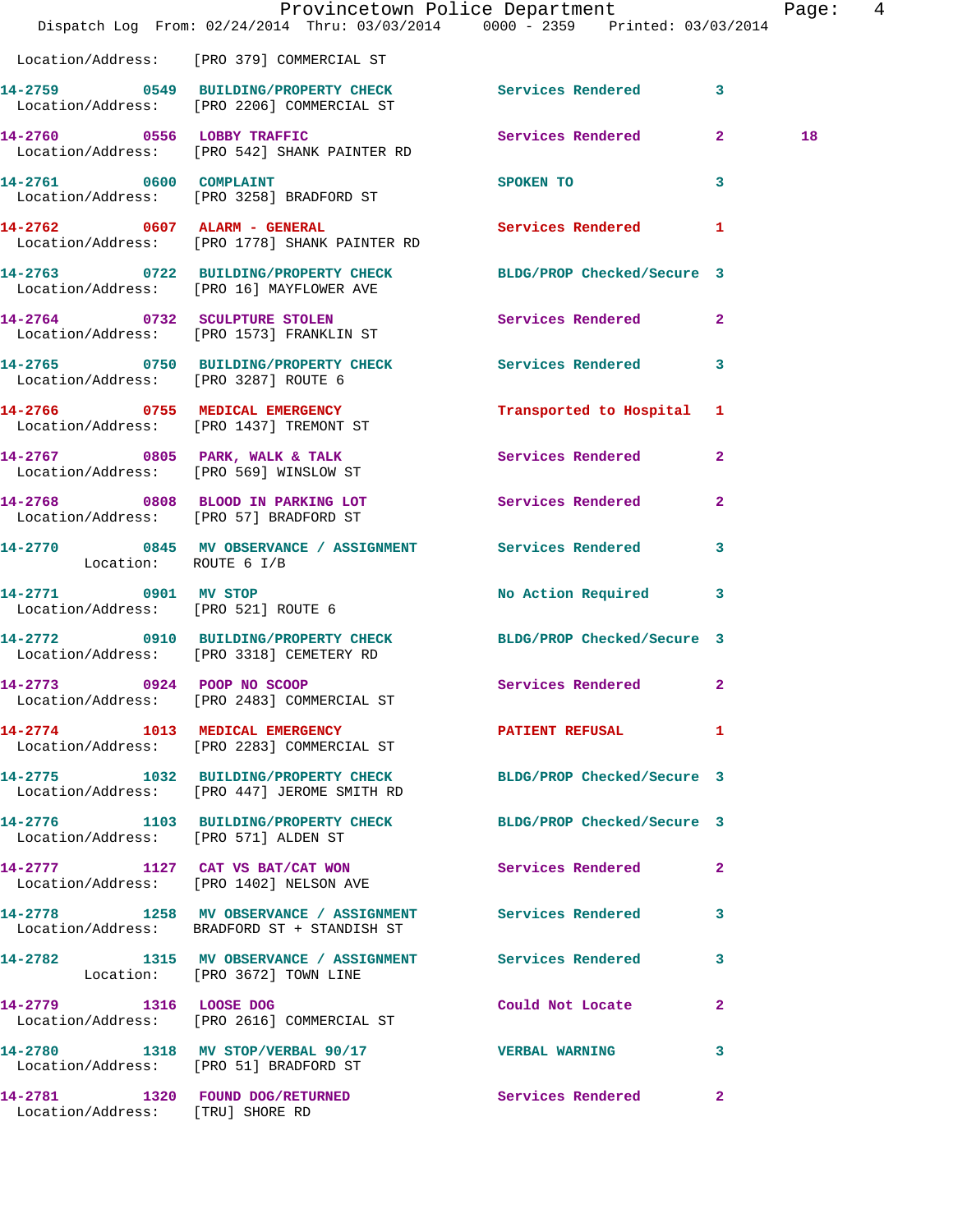|                                                 | 14-2783 1359 BUILDING/PROPERTY CHECK<br>Location/Address: [PRO 564] BAYBERRY AVE                           | BLDG/PROP Checked/Secure 3 |              |
|-------------------------------------------------|------------------------------------------------------------------------------------------------------------|----------------------------|--------------|
| 14-2784 1415 BROKEN WINDOW                      | Location/Address: [PRO 1374] CUDWORTH ST                                                                   | Services Rendered          | 3            |
| 14-2785    1428    INJURED FOX                  | Location/Address: [PRO 1041] OLD COLONY WAY                                                                | Services Rendered          | $\mathbf{2}$ |
|                                                 | 14-2786 1438 COMPLAINT/PHONE CALLS<br>Location/Address: [PRO 2542] COMMERCIAL ST                           | <b>Services Rendered</b>   | 3            |
|                                                 | 14-2787 1527 MV STOP/VERBAL 90/20, 90/7 VERBAL WARNING<br>Location/Address: BRADFORD ST + SHANK PAINTER RD |                            | 3            |
|                                                 | 14-2788 1535 MV OBSERVANCE / ASSIGNMENT<br>Location/Address: SNAIL RD + COMMERCIAL ST                      | <b>Services Rendered</b>   | 3            |
| Location/Address: [PRO 2513] ROUTE 6            | 14-2789 1539 MV OBSERVANCE / ASSIGNMENT                                                                    | <b>Services Rendered</b>   | 3            |
|                                                 | 14-2790   1610   MV STOP/VERBAL 90/17<br>Location/Address: [PRO 539] SHANK PAINTER RD                      | <b>VERBAL WARNING</b>      | 3            |
|                                                 | 14-2791 1735 MV STOP/VERBAL 90/17<br>Location/Address: [PRO 57] BRADFORD ST                                | <b>VERBAL WARNING</b>      | 3            |
|                                                 | 14-2792 1748 COMPLAINT/PHONE CALLS<br>Location/Address: [PRO 1174] WINTHROP ST                             | <b>Services Rendered</b>   | 3            |
|                                                 | 14-2793 1800 BUILDING/PROPERTY CHECK<br>Location/Address: [PRO 1646] WINSLOW ST                            | BLDG/PROP Checked/Secure 3 |              |
|                                                 | 14-2794 1810 BUILDING/PROPERTY CHECK<br>Location/Address: [PRO 2206] COMMERCIAL ST                         | BLDG/PROP Checked/Secure 3 |              |
| 14-2795 1930 ALARM - GENERAL                    | Location/Address: [PRO 182] COMMERCIAL ST                                                                  | False Alarm                | 1            |
|                                                 | 14-2796 1939 MV OBSERVANCE / ASSIGNMENT<br>Location/Address: [PRO 2952] SHANK PAINTER RD                   | Services Rendered          | 3            |
|                                                 | 14-2797 1947 BUILDING/PROPERTY CHECK<br>Location/Address: [PRO 1638] COMMERCIAL ST                         | BLDG/PROP Checked/Secure 3 |              |
| 14-2798 2010 ASSIST CITIZEN                     | Location/Address: [PRO 542] SHANK PAINTER RD                                                               | Services Rendered          | 3            |
| 14-2799<br>Location/Address: [PRO 2513] ROUTE 6 | 2133 ASSIST AGENCY / MUTUAL AID                                                                            | <b>Services Rendered</b>   | 3            |
|                                                 | 14-2800 2141 BUILDING/PROPERTY CHECK<br>Location/Address: [PRO 175] COMMERCIAL ST                          | BLDG/PROP Checked/Secure 3 |              |
| 14-2801                                         | 2158 BUILDING/PROPERTY CHECK<br>Location/Address: [PRO 1778] SHANK PAINTER RD                              | BLDG/PROP Checked/Secure 3 |              |
| Location/Address:                               | 14-2802 2225 BUILDING/PROPERTY CHECK<br>[PRO 379] COMMERCIAL ST                                            | BLDG/PROP Checked/Secure 3 |              |
|                                                 | 14-2803 2329 BUILDING/PROPERTY CHECK<br>Location/Address: [PRO 530] SHANK PAINTER RD                       | BLDG/PROP Checked/Secure 3 |              |
|                                                 | 14-2805 2347 BUILDING/PROPERTY CHECK<br>Location/Address: [PRO 182] COMMERCIAL ST                          | BLDG/PROP Checked/Secure 3 |              |

## **For Date: 02/26/2014 - Wednesday**

| 14-2806           | 0024 BUILDING/PROPERTY CHECK | Services Rendered |  |
|-------------------|------------------------------|-------------------|--|
| Location/Address: | PRO 5211 ROUTE 6             |                   |  |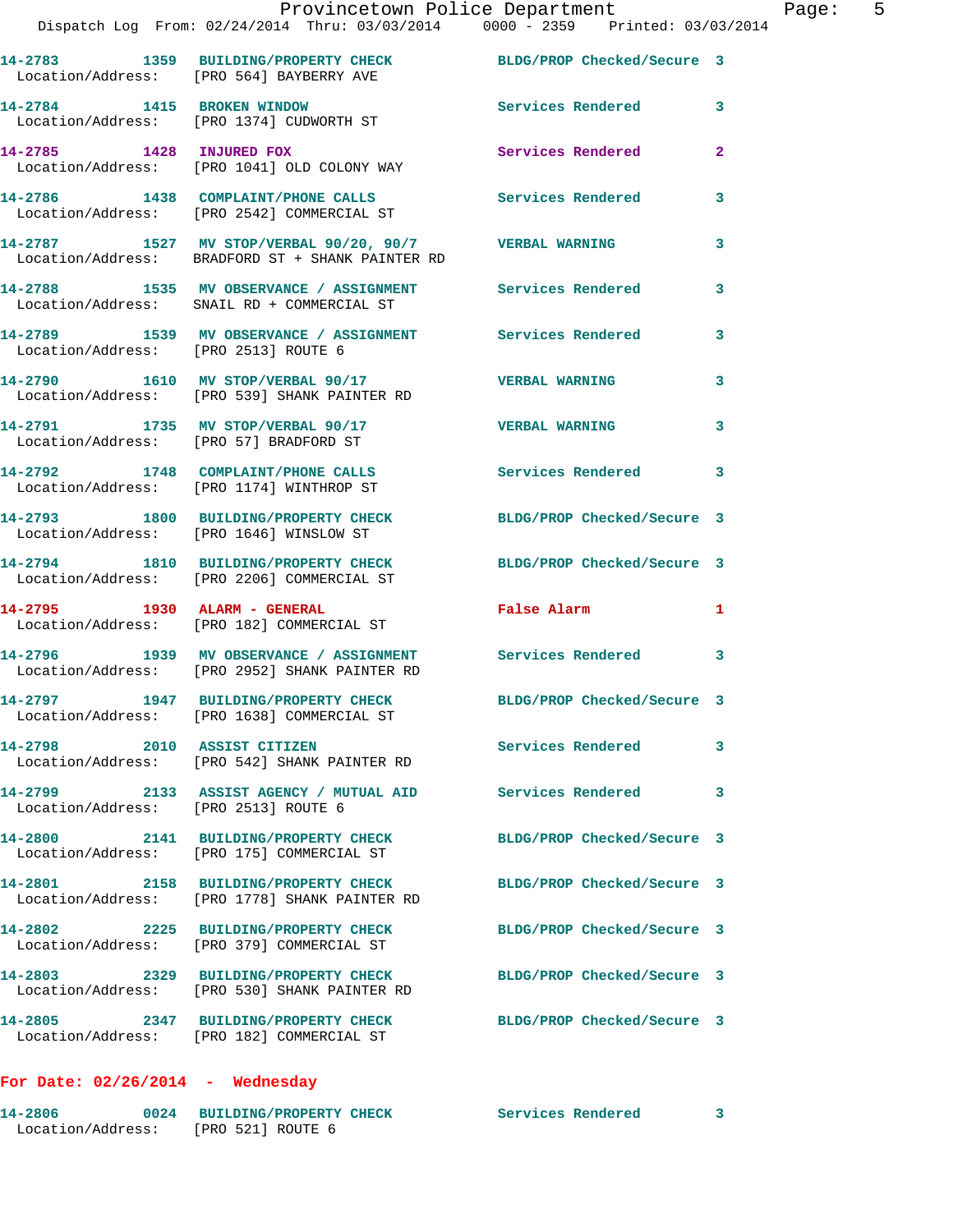| Location/Address: [PRO 2521] ROUTE 6                                     | 14-2807 0037 MV OBSERVANCE / ASSIGNMENT Services Rendered 3                                                     |                            |              |    |
|--------------------------------------------------------------------------|-----------------------------------------------------------------------------------------------------------------|----------------------------|--------------|----|
|                                                                          | 14-2808 0039 MV OBSERVANCE / ASSIGNMENT No Action Required<br>Location/Address: [PRO 3430] COMMERCIAL ST        |                            | 3            |    |
|                                                                          | 14-2809 6049 MV OBSERVANCE / ASSIGNMENT Services Rendered<br>Location/Address: [PRO 106] COMMERCIAL ST          |                            | 3            |    |
|                                                                          | 14-2810 0057 MV OBSERVANCE / ASSIGNMENT Services Rendered<br>Location/Address: BRADFORD ST + RYDER ST           |                            | 3            |    |
|                                                                          | 14-2811 0131 BUILDING/PROPERTY CHECK<br>Location/Address: [PRO 440] HARRY KEMP WAY                              | BLDG/PROP Checked/Secure 3 |              |    |
|                                                                          | 14-2812 0136 BUILDING/PROPERTY CHECK Services Rendered 3<br>Location/Address: [PRO 2206] COMMERCIAL ST          |                            |              |    |
|                                                                          | 14-2813 0155 BUILDING/PROPERTY CHECK Services Rendered<br>Location/Address: [PRO 2490] PROVINCELANDS RD         |                            | 3            |    |
|                                                                          | 14-2814 0207 MV OBSERVANCE / ASSIGNMENT Services Rendered 3<br>Location/Address: HIGH POLE HL + BRADFORD ST     |                            |              |    |
|                                                                          | 14-2815 0258 BUILDING/PROPERTY CHECK BLDG/PROP Checked/Secure 3<br>Location/Address: [PRO 519] RACE POINT RD    |                            |              |    |
|                                                                          | 14-2816 0312 BUILDING/PROPERTY CHECK BLDG/PROP Checked/Secure 3<br>Location/Address: [PRO 3259] MACMILLAN WHARF |                            |              |    |
|                                                                          | 14-2817 		 0317 MV OBSERVANCE / ASSIGNMENT Services Rendered 3<br>Location/Address: [PRO 2577] BRADFORD ST      |                            |              |    |
|                                                                          | 14-2818 0433 BUILDING/PROPERTY CHECK<br>Location/Address: [PRO 444] HIGH POLE HILL                              | BLDG/PROP Checked/Secure 3 |              |    |
|                                                                          | 14-2819 0503 BUILDING/PROPERTY CHECK<br>Location/Address: [PRO 175] COMMERCIAL ST                               | BLDG/PROP Checked/Secure 3 |              |    |
|                                                                          | 14-2820 0534 BUILDING/PROPERTY CHECK<br>Location/Address: [PRO 1778] SHANK PAINTER RD                           | BLDG/PROP Checked/Secure 3 |              |    |
|                                                                          | 14-2821 0540 BUILDING/PROPERTY CHECK<br>Location/Address: [PRO 3256] COMMERCIAL ST                              | BLDG/PROP Checked/Secure 3 |              |    |
| 14-2822 0555 LOBBY TRAFFIC                                               | Location/Address: [PRO 542] SHANK PAINTER RD                                                                    | Services Rendered 2        |              | 14 |
|                                                                          | 14-2823 0610 BUILDING/PROPERTY CHECK<br>Location/Address: [PRO 1638] COMMERCIAL ST                              | BLDG/PROP Checked/Secure 3 |              |    |
| 14-2824 0714 MEDICAL EMERGENCY<br>Location/Address: SHANK PAINTER RD     |                                                                                                                 | Transported to Hospital 1  |              |    |
|                                                                          | 14-2825 0727 BUILDING/PROPERTY CHECK<br>Location/Address: [PRO 3292] COMMERCIAL ST                              | BLDG/PROP Checked/Secure 3 |              |    |
| Location/Address: [PRO 2] ALDEN ST                                       | 14-2826 0745 BUILDING/PROPERTY CHECK                                                                            | BLDG/PROP Checked/Secure 3 |              |    |
|                                                                          | 14-2828 0807 BUILDING/PROPERTY CHECK<br>Location/Address: [PRO 447] JEROME SMITH RD                             | BLDG/PROP Checked/Secure 3 |              |    |
|                                                                          | 14-2829 0810 MV OBSERVANCE / ASSIGNMENT No Action Required<br>Location/Address: COMMERCIAL ST + SNAIL RD        |                            | 3            |    |
| 14-2830 0816 PARK, WALK & TALK<br>Location/Address: [PRO 569] WINSLOW ST |                                                                                                                 | Services Rendered          | $\mathbf{2}$ |    |

**14-2831** 0832 TRAP CHECK Services Rendered 2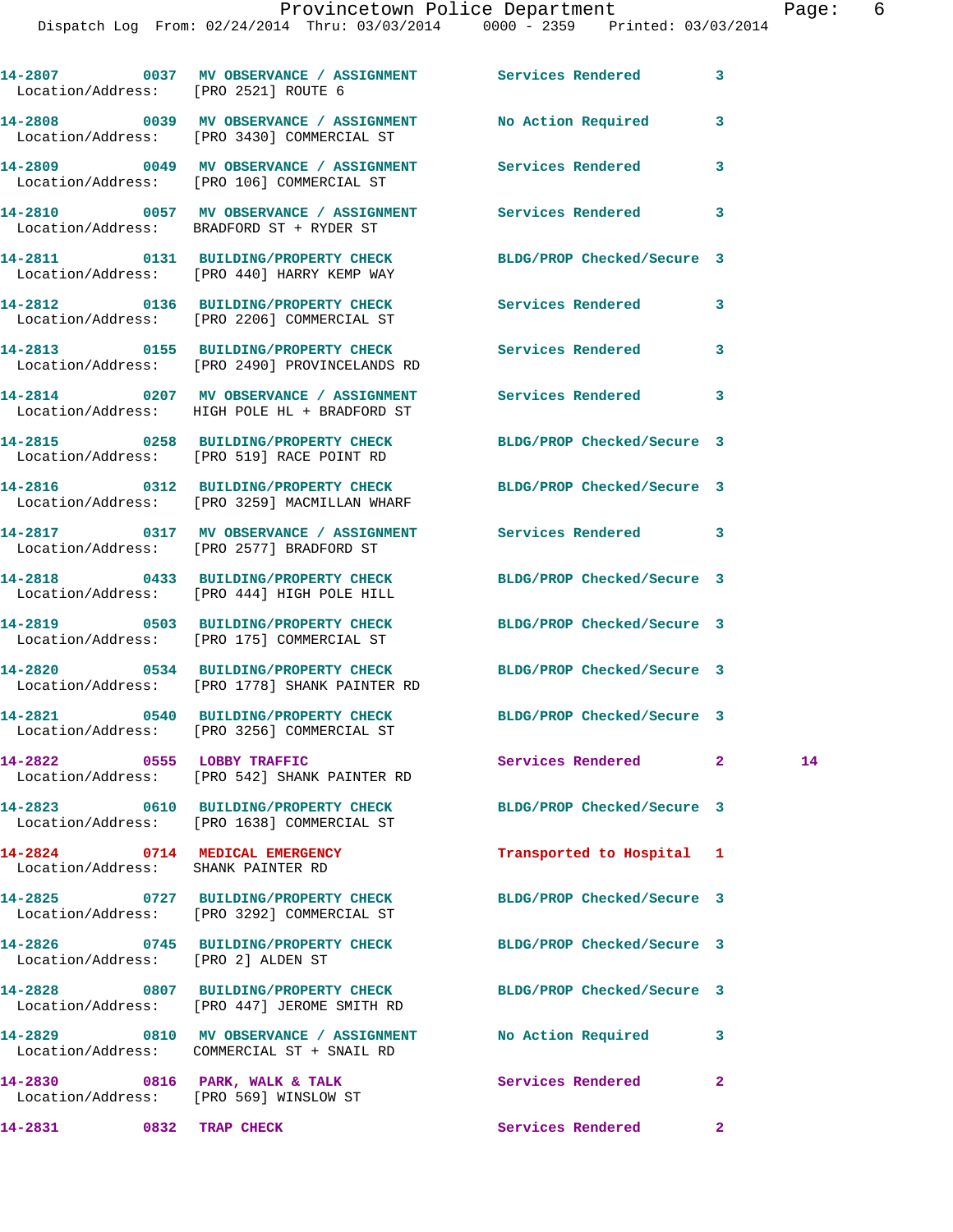|                                                                   | Provincetown Police Department<br>Dispatch Log From: 02/24/2014 Thru: 03/03/2014 0000 - 2359 Printed: 03/03/2014   |                            | 7<br>Page:   |
|-------------------------------------------------------------------|--------------------------------------------------------------------------------------------------------------------|----------------------------|--------------|
| Location/Address: MILLER HILL RD                                  |                                                                                                                    |                            |              |
|                                                                   | 14-2832 0835 ALARM - GENERAL<br>Location/Address: [PRO 2989] COMMERCIAL ST                                         | False Alarm                | $\mathbf{1}$ |
|                                                                   | 14-2833 0905 MV STOP<br>Location/Address: BRADFORD ST + PRINCE ST                                                  | <b>VERBAL WARNING</b>      | 3            |
|                                                                   | 14-2834 0920 MEDICAL EMERGENCY Transported to Hospital 1<br>Location/Address: CAPTAIN BERTIES WAY                  |                            |              |
|                                                                   | 14-2835 0926 BUILDING/PROPERTY CHECK BLDG/PROP Checked/Secure 3<br>Location/Address: [PRO 16] BRADFORD ST          |                            |              |
| 14-2836 0928 INJURED FOX HUNT<br>Location/Address: OFF CONWELL ST |                                                                                                                    | Could Not Locate 2         |              |
|                                                                   | 14-2837 0931 MV OBSERVANCE / ASSIGNMENT No Action Required 3<br>Location/Address: BRADFORD ST + STANDISH ST        |                            |              |
|                                                                   | 14-2839 0939 TRAP SET<br>Location/Address: [PRO 415] CONWELL ST                                                    | Services Rendered          | $\mathbf{2}$ |
|                                                                   | 14-2841 1025 BUILDING/PROPERTY CHECK BLDG/PROP Checked/Secure 3<br>Location/Address: [PRO 2490] PROVINCELANDS RD   |                            |              |
|                                                                   | 14-2842 1034 FOUND KEYS<br>Location/Address: [PRO 1013] NELSON AVE                                                 | Services Rendered 3        |              |
|                                                                   | 14-2843 1106 MV OBSERVANCE / ASSIGNMENT Citation/Warning Issued 3<br>Location/Address: BRADFORD ST + HOWLAND ST    |                            |              |
|                                                                   | 14-2844 1112 DECEASED FOX<br>Location/Address: [PRO 978] MAPLE CT                                                  | Services Rendered          | -2           |
|                                                                   | 14-2845 1116 MV STOP/VERBAL 90/20 VERBAL WARNING<br>Location/Address: BRADFORD ST + DAGGETT LN                     |                            | 3            |
| Location/Address: OFF CONWELL ST                                  | 14-2846 1137 FOX ON THE RUN Could Not Locate                                                                       |                            | -2           |
|                                                                   | 14-2847 1220 BUILDING/PROPERTY CHECK<br>Location/Address: [PRO 564] BAYBERRY AVE                                   | BLDG/PROP Checked/Secure 3 |              |
|                                                                   | 14-2848 1246 PARK, WALK & TALK<br>Location/Address: [PRO 175] COMMERCIAL ST                                        | Services Rendered          | $\mathbf{2}$ |
|                                                                   | 14-2849 1305 MV STOP/VERBAL 90/20<br>Location/Address: ROUTE 6 + SANDY HILL LN                                     | VERBAL WARNING 3           |              |
| Location/Address: [PRO 3287] ROUTE 6                              | 14-2850 1322 BUILDING/PROPERTY CHECK BLDG/PROP Checked/Secure 3                                                    |                            |              |
|                                                                   | 14-2851 1401 BUILDING/PROPERTY CHECK BLDG/PROP Checked/Secure 3<br>Location/Address: [PRO 1638] COMMERCIAL ST      |                            |              |
| Location/Address: [PRO 571] ALDEN ST                              | 14-2852 1404 BUILDING/PROPERTY CHECK BLDG/PROP Checked/Secure 3                                                    |                            |              |
|                                                                   | 14-2853 1430 CAT VS BAT, AGAIN<br>Location/Address: [PRO 1402] NELSON AVE                                          | <b>Services Rendered</b> 2 |              |
|                                                                   | 14-2854 1635 BUILDING/PROPERTY CHECK BLDG/PROP Checked/Secure 3<br>Location/Address: [PRO 433] RYDER ST EXT        |                            |              |
|                                                                   | 14-2855 1646 MV OBSERVANCE / ASSIGNMENT No Action Required 3<br>Location/Address: [PRO 43] BRADFORD ST             |                            |              |
|                                                                   | 14-2856               1652     MV  OBSERVANCE  /  ASSIGNMENT                 Services  Rendered                  3 |                            |              |

Location/Address: SNAIL RD + COMMERCIAL ST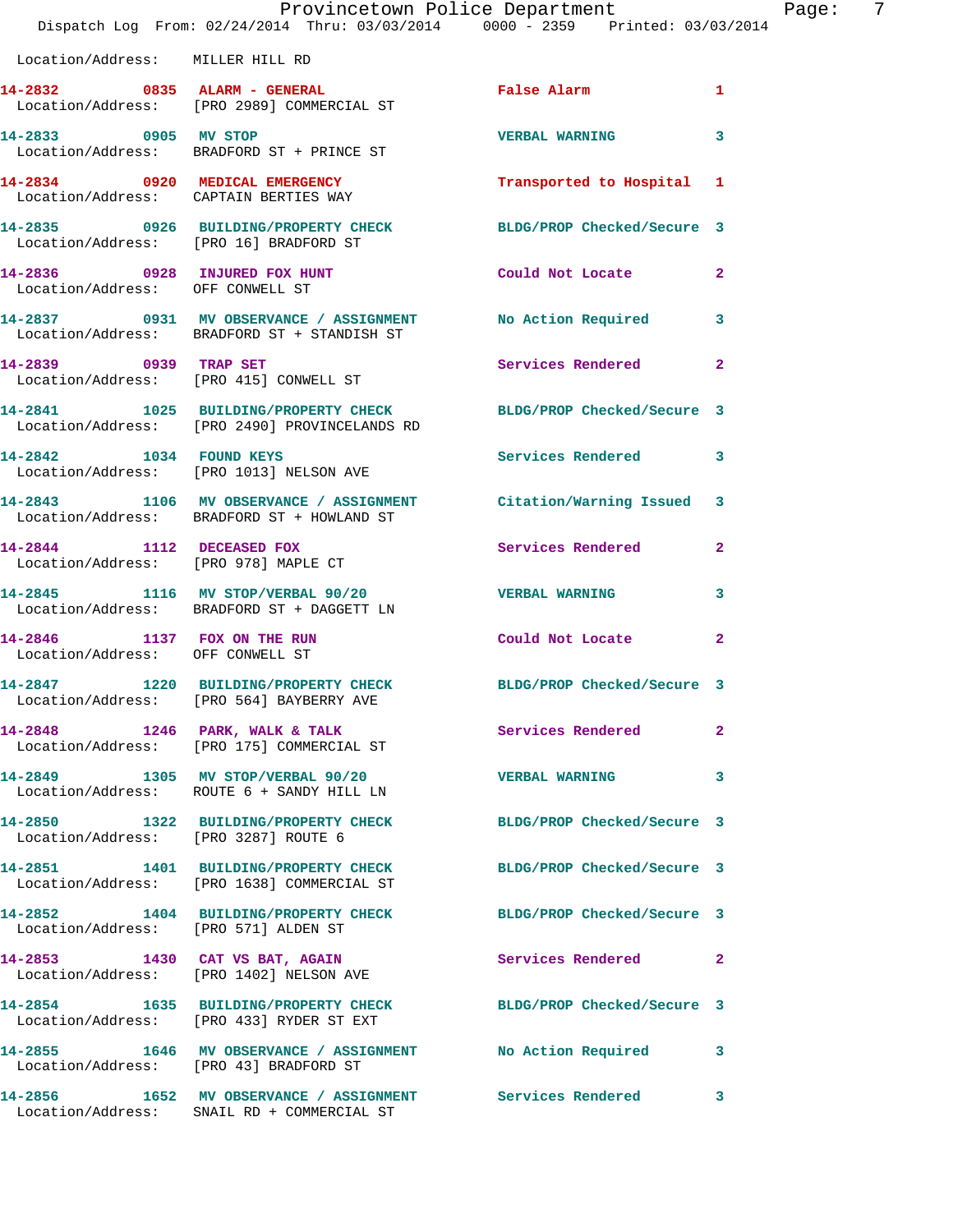|                                                                | Provincetown Police Department Page: 8<br>Dispatch Log From: 02/24/2014 Thru: 03/03/2014 0000 - 2359 Printed: 03/03/2014 |                            |                            |    |  |
|----------------------------------------------------------------|--------------------------------------------------------------------------------------------------------------------------|----------------------------|----------------------------|----|--|
|                                                                | 14-2857 1750 ASSIST TPD/Q5 FEMALE Services Rendered 3<br>Location/Address: [PRO 542] SHANK PAINTER RD                    |                            |                            |    |  |
|                                                                | 14-2858 1816 PATROL RIFLES                                                                                               | Services Rendered 3        |                            |    |  |
|                                                                | 14-2859 1831 BUILDING/PROPERTY CHECK BLDG/PROP Checked/Secure 3<br>Location/Address: [PRO 2206] COMMERCIAL ST            |                            |                            |    |  |
| Location/Address: [PRO 2] ALDEN ST                             | 14-2860 1845 BUILDING/PROPERTY CHECK BLDG/PROP Checked/Secure 3                                                          |                            |                            |    |  |
|                                                                | 14-2861 1947 ALARM - GENERAL<br>Location/Address: [PRO 182] COMMERCIAL ST                                                | False Alarm                | $\mathbf{1}$               |    |  |
|                                                                | 14-2862 2033 TTY TEST CALL<br>Location/Address: [PRO 542] SHANK PAINTER RD                                               | Services Rendered 1        |                            |    |  |
|                                                                | 14-2863 2042 BUILDING/PROPERTY CHECK BLDG/PROP Checked/Secure 3<br>Location/Address: [PRO 306] COMMERCIAL ST             |                            |                            |    |  |
|                                                                | 14-2864 2051 BUILDING/PROPERTY CHECK BLDG/PROP Checked/Secure 3<br>Location/Address: [PRO 3430] COMMERCIAL ST            |                            |                            |    |  |
|                                                                | 14-2865 2122 ALARM - GENERAL<br>Location/Address: [PRO 2989] COMMERCIAL ST                                               | False Alarm 1              |                            |    |  |
| Location/Address: [PRO 3287] ROUTE 6                           | 14-2866 2154 BUILDING/PROPERTY CHECK BLDG/PROP Checked/Secure 3                                                          |                            |                            |    |  |
|                                                                | 14-2867 2258 WELL BEING CHECK<br>Location/Address: [PRO 3816] TINYS WAY                                                  | SPOKEN TO                  | $\overline{\phantom{a}}$ 3 |    |  |
|                                                                | 14-2868 2322 BUILDING/PROPERTY CHECK BLDG/PROP Checked/Secure 3<br>Location/Address: [PRO 306] COMMERCIAL ST             |                            |                            |    |  |
|                                                                | 14-2869 2329 BUILDING/PROPERTY CHECK BLDG/PROP Checked/Secure 3<br>Location/Address: [PRO 530] SHANK PAINTER RD          |                            |                            |    |  |
|                                                                | 14-2870 2334 BUILDING/PROPERTY CHECK Services Rendered 3<br>Location/Address: [PRO 2483] COMMERCIAL ST                   |                            |                            |    |  |
| For Date: $02/27/2014$ - Thursday                              |                                                                                                                          |                            |                            |    |  |
|                                                                | 14-2871 0002 BAR CHECK<br>Location/Address: [PRO 399] COMMERCIAL ST                                                      | <b>Services Rendered</b>   | $\mathbf{2}$               |    |  |
|                                                                | 14-2872 0011 BAR CHECK<br>Location/Address: [PRO 2737] COMMERCIAL ST                                                     | Services Rendered          | $\mathbf{2}$               |    |  |
| 14-2873 0014 LOBBY TRAFFIC                                     | Location/Address: [PRO 542] SHANK PAINTER RD                                                                             | Services Rendered 2        |                            | 13 |  |
| 14-2874 0030 BAR CHECK<br>Location/Address: [PRO 80] CARVER ST |                                                                                                                          | Services Rendered          | $\mathbf{2}$               |    |  |
|                                                                | 14-2875 0035 MV OBSERVANCE / ASSIGNMENT Services Rendered 3<br>Location/Address: [PRO 2577] BRADFORD ST                  |                            |                            |    |  |
|                                                                | 14-2876 0100 BUILDING/PROPERTY CHECK<br>Location/Address: [PRO 2206] COMMERCIAL ST                                       | BLDG/PROP Checked/Secure 3 |                            |    |  |
|                                                                | 14-2877  0103 MV OBSERVANCE / ASSIGNMENT Services Rendered<br>Location/Address: BRADFORD ST + CENTRAL ST                 |                            | 3                          |    |  |
|                                                                | 14-2878  0109 BUILDING/PROPERTY CHECK Services Rendered<br>Location/Address: [PRO 2499] RACE POINT RD                    |                            | 3                          |    |  |
|                                                                | 14-2879 0153 MV OBSERVANCE / ASSIGNMENT Services Rendered 3<br>Location/Address: HIGH POLE HL + BRADFORD ST              |                            |                            |    |  |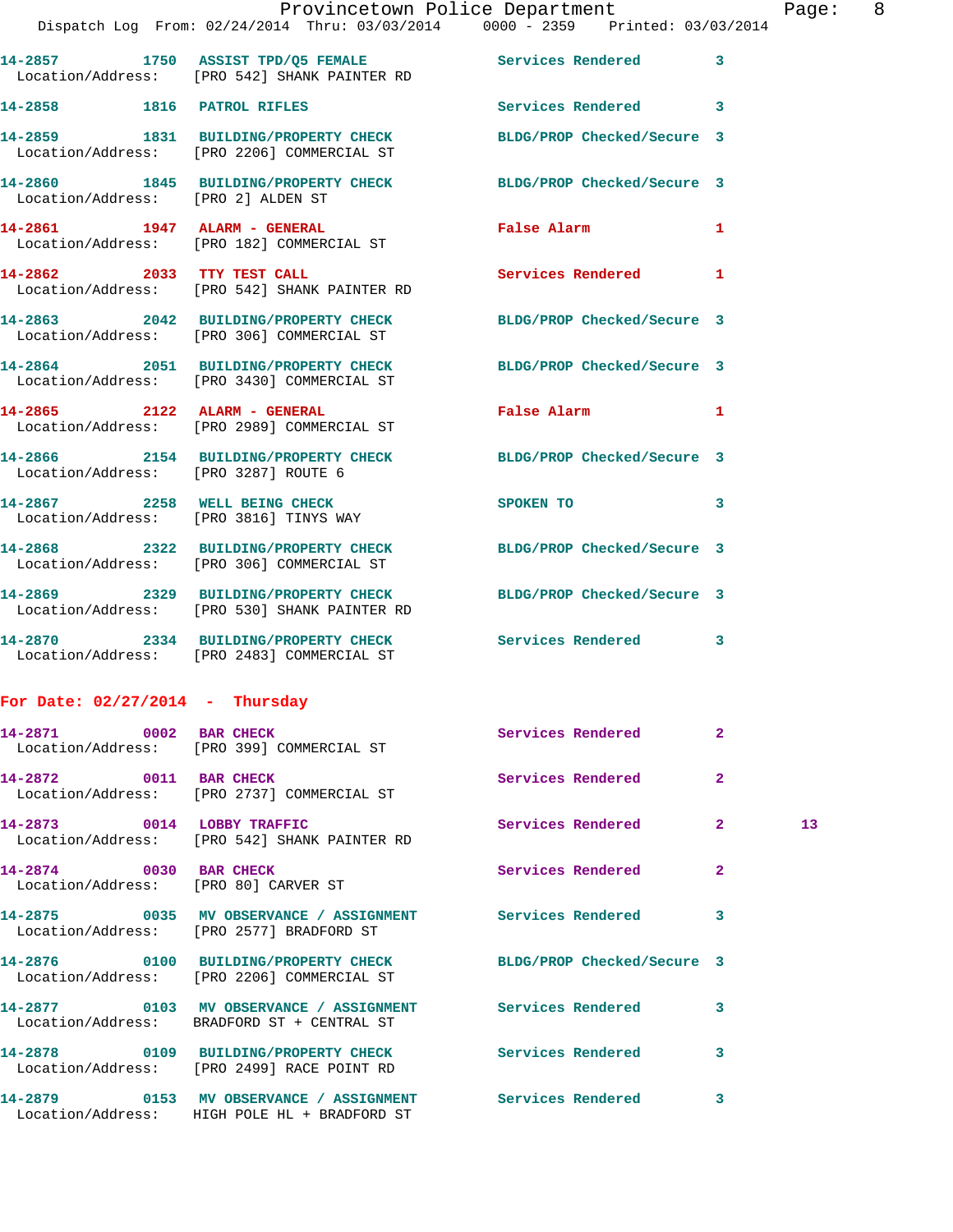**14-2881 0310 BUILDING/PROPERTY CHECK BLDG/PROP Checked/Secure 3** 

Location/Address: [PRO 440] HARRY KEMP WAY

Location/Address: [PRO 571] ALDEN ST

Location/Address: [PRO 569] WINSLOW ST

Location/Address: HENSCHE LN

Location/Address: [PRO 1483] MECHANIC ST

 Location/Address: [PRO 3256] COMMERCIAL ST **14-2883 0515 BUILDING/PROPERTY CHECK BLDG/PROP Checked/Secure 3**  Location/Address: [PRO 2490] PROVINCELANDS RD **14-2885 0520 BUILDING/PROPERTY CHECK BLDG/PROP Checked/Secure 3**  Location/Address: [PRO 444] HIGH POLE HILL

**14-2882 0530 BUILDING/PROPERTY CHECK BLDG/PROP Checked/Secure 3**  Location/Address: [PRO 447] JEROME SMITH RD

**14-2884 0542 MV OBSERVANCE / ASSIGNMENT Services Rendered 3**  Location/Address: [PRO 2521] ROUTE 6

**14-2887 0739 BUILDING/PROPERTY CHECK BLDG/PROP Checked/Secure 3** 

Location/Address: [PRO 16] BRADFORD ST

**14-2889 0753 AT COURT Services Rendered 3**  Location/Address: [PRO 542] SHANK PAINTER RD

Location/Address: [PRO 2483] COMMERCIAL ST

14-2892 0818 PARK, WALK & TALK **Services Rendered** 2 Location/Address: [PRO 285] COMMERCIAL ST

**14-2893 0847 BUILDING/PROPERTY CHECK BLDG/PROP Checked/Secure 3**  Location/Address: [PRO 2898] JEROME SMITH RD

Location/Address: [PRO 3318] CEMETERY RD

Location/Address: [PRO 447] JEROME SMITH RD

**14-2897 1018 MV OBSERVANCE / ASSIGNMENT Services Rendered 3**  Location/Address: [PRO 1520] BRADFORD ST

**14-2898 1026 PARK, WALK & TALK Services Rendered 2**  Location: [PRO 3431] LOPES SQUARE

Location/Address: [PRO 440] HARRY KEMP WAY

**14-2900 1112 COMPLAINT SPOKEN TO 3** 

Location/Address: BRADFORD ST + STANDISH ST

Location/Address: [PRO 2577] BRADFORD ST

**14-2904 1211 WARNING/PARKED MV VERBAL WARNING 2**  Location/Address: [PRO 1952] COMMERCIAL ST

**14-2886 0557 BUILDING/PROPERTY CHECK BLDG/PROP Checked/Secure 3** 

**14-2888 0739 BUILDING/PROPERTY CHECK BLDG/PROP Checked/Secure 3** 

**14-2890 0756 BUILDING/PROPERTY CHECK BLDG/PROP Checked/Secure 3** 

**14-2891 0811 AT SCHOOL Services Rendered 3** 

**14-2894 0853 RACCON PROBLEM Services Rendered 2** 

**14-2895 0930 BUILDING/PROPERTY CHECK BLDG/PROP Checked/Secure 3** 

**14-2896 0937 BUILDING/PROPERTY CHECK BLDG/PROP Checked/Secure 3** 

**14-2899 1104 HYPOXIA/TRANSPORT Transported to Hospital 1** 

**14-2902 1157 MV OBSERVANCE / ASSIGNMENT Citation/Warning Issued 3** 

**14-2903 1201 VERBAL INSPECTION VERBAL WARNING 3**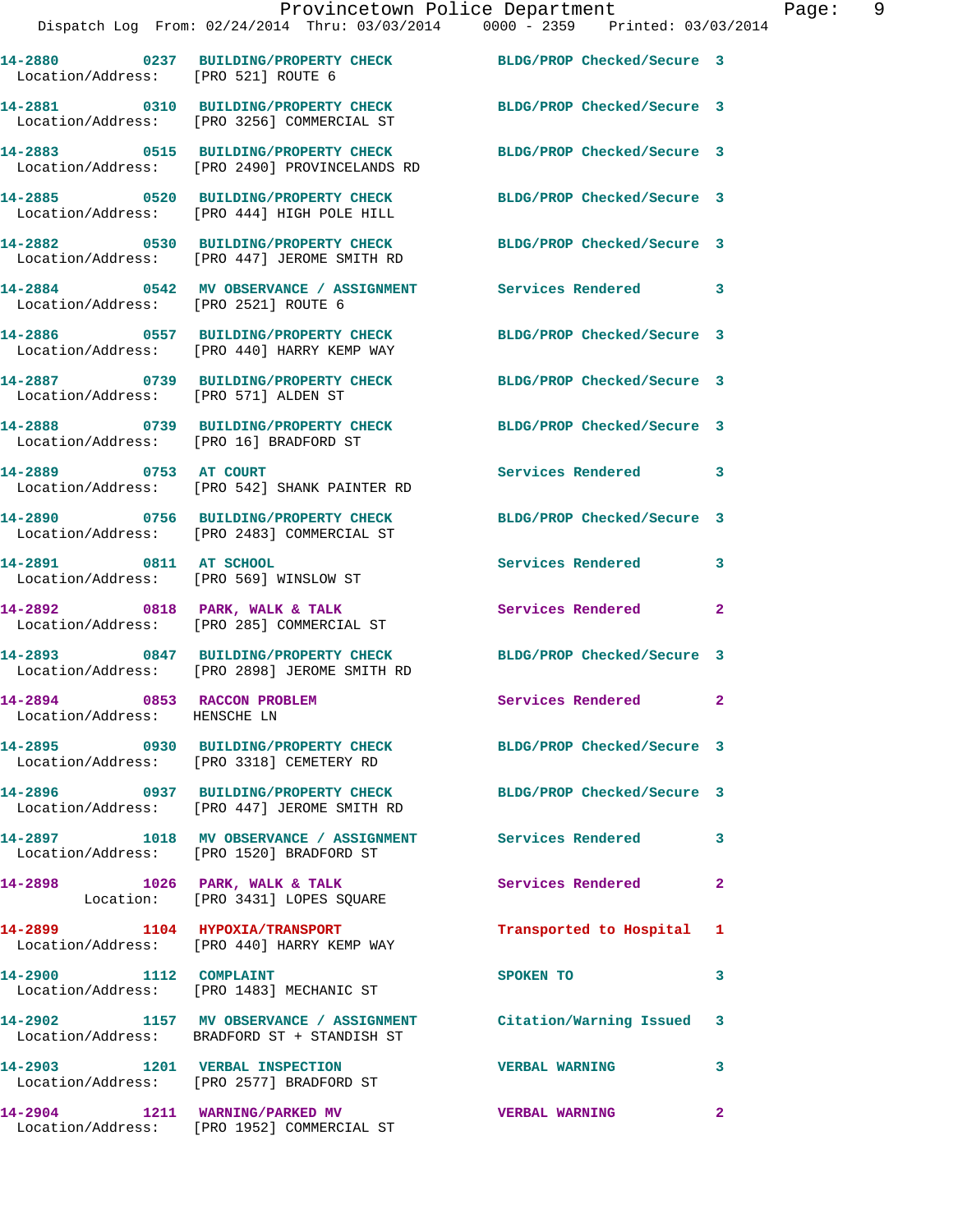|                                                                         | 14-2905 1216 FIREARMS / WEAPONS<br>Location/Address: [PRO 204] COMMERCIAL ST                                   | Services Rendered          | $\overline{2}$ |   |
|-------------------------------------------------------------------------|----------------------------------------------------------------------------------------------------------------|----------------------------|----------------|---|
|                                                                         | 14-2906 1249 BUILDING/PROPERTY CHECK<br>Location/Address: [PRO 564] BAYBERRY AVE                               | BLDG/PROP Checked/Secure 3 |                |   |
|                                                                         | 14-2907 1313 BUILDING/PROPERTY CHECK BLDG/PROP Checked/Secure 3<br>Location/Address: [PRO 447] JEROME SMITH RD |                            |                |   |
|                                                                         | 14-2908 1319 RESIDENTIAL BURGLAR ALARM BLDG/PROP Checked/Secure 1<br>Location/Address: [PRO 3730] BAYBERRY AVE |                            |                |   |
| Location/Address: [PRO 3287] ROUTE 6                                    | 14-2909 1336 BUILDING/PROPERTY CHECK BLDG/PROP Checked/Secure 3                                                |                            |                |   |
|                                                                         | 14-2910 1342 MV OBSERVANCE / ASSIGNMENT Services Rendered 3<br>Location/Address: BRADFORD ST + RYDER ST        |                            |                |   |
| Location/Address: [PRO 2] ALDEN ST                                      | 14-2911 1352 BUILDING/PROPERTY CHECK BLDG/PROP Checked/Secure 3                                                |                            |                |   |
|                                                                         | 14-2912 1400 PROPERTY COMPLAINT<br>Location/Address: [PRO 523] COMMERCIAL ST                                   | SPOKEN TO                  | 3              |   |
|                                                                         | 14-2913 1419 LIFT ASSIST<br>Location/Address: [PRO 1087] PRISCILLA ALDEN RD                                    | Services Rendered          | 1              |   |
| Location/Address: [PRO 16] BRADFORD ST                                  | 14-2914 1431 BUILDING/PROPERTY CHECK BLDG/PROP Checked/Secure 3                                                |                            |                |   |
| 14-2915 1521 MEDICAL EMERGENCY<br>Location/Address: [PRO 3222] ALDEN ST |                                                                                                                | Transported to Hospital 1  |                |   |
|                                                                         | 14-2919 1632 BUILDING/PROPERTY CHECK<br>Location/Address: [PRO 3259] MACMILLAN WHARF                           | BLDG/PROP Checked/Secure 3 |                |   |
|                                                                         | 14-2918 1645 MV OBSERVANCE / ASSIGNMENT Services Rendered<br>Location/Address: HIGH POLE HL + BRADFORD ST      |                            | 3              |   |
| Location/Address: [PRO 2521] ROUTE 6                                    | 14-2920 1734 MV OBSERVANCE / ASSIGNMENT No Action Required                                                     |                            | 3              |   |
|                                                                         | 14-2921 1844 BUILDING/PROPERTY CHECK BLDG/PROP Checked/Secure 3<br>Location/Address: [PRO 433] RYDER ST EXT    |                            |                |   |
| 14-2922                                                                 | 1902 BUILDING/PROPERTY CHECK<br>Location/Address: [PRO 2206] COMMERCIAL ST                                     | BLDG/PROP Checked/Secure 3 |                |   |
|                                                                         | 14-2923 2032 BUILDING/PROPERTY CHECK<br>Location/Address: [PRO 175] COMMERCIAL ST                              | BLDG/PROP Checked/Secure 3 |                |   |
|                                                                         | 14-2924 2145 BUILDING/PROPERTY CHECK<br>Location/Address: [PRO 1638] COMMERCIAL ST                             | BLDG/PROP Checked/Secure 3 |                |   |
| 14-2925 2225 HARASSMENT                                                 | Location/Address: [PRO 204] COMMERCIAL ST                                                                      | Services Rendered          | $\mathbf{2}$   | 1 |
| 14-2926 2333 ALARM - GENERAL                                            | Location/Address: [PRO 3336] BRADFORD ST                                                                       | Services Rendered          | 1              |   |
| For Date: $02/28/2014$ - Friday                                         |                                                                                                                |                            |                |   |
| Location/Address: [PRO 521] ROUTE 6                                     |                                                                                                                | Services Rendered          | 3              |   |

- **14-2928 0017 BUILDING/PROPERTY CHECK BLDG/PROP Checked/Secure 3**  Location/Address: [PRO 3259] MACMILLAN WHARF
- **14-2929 0035 SNOW/ICE EVENT Services Rendered 3**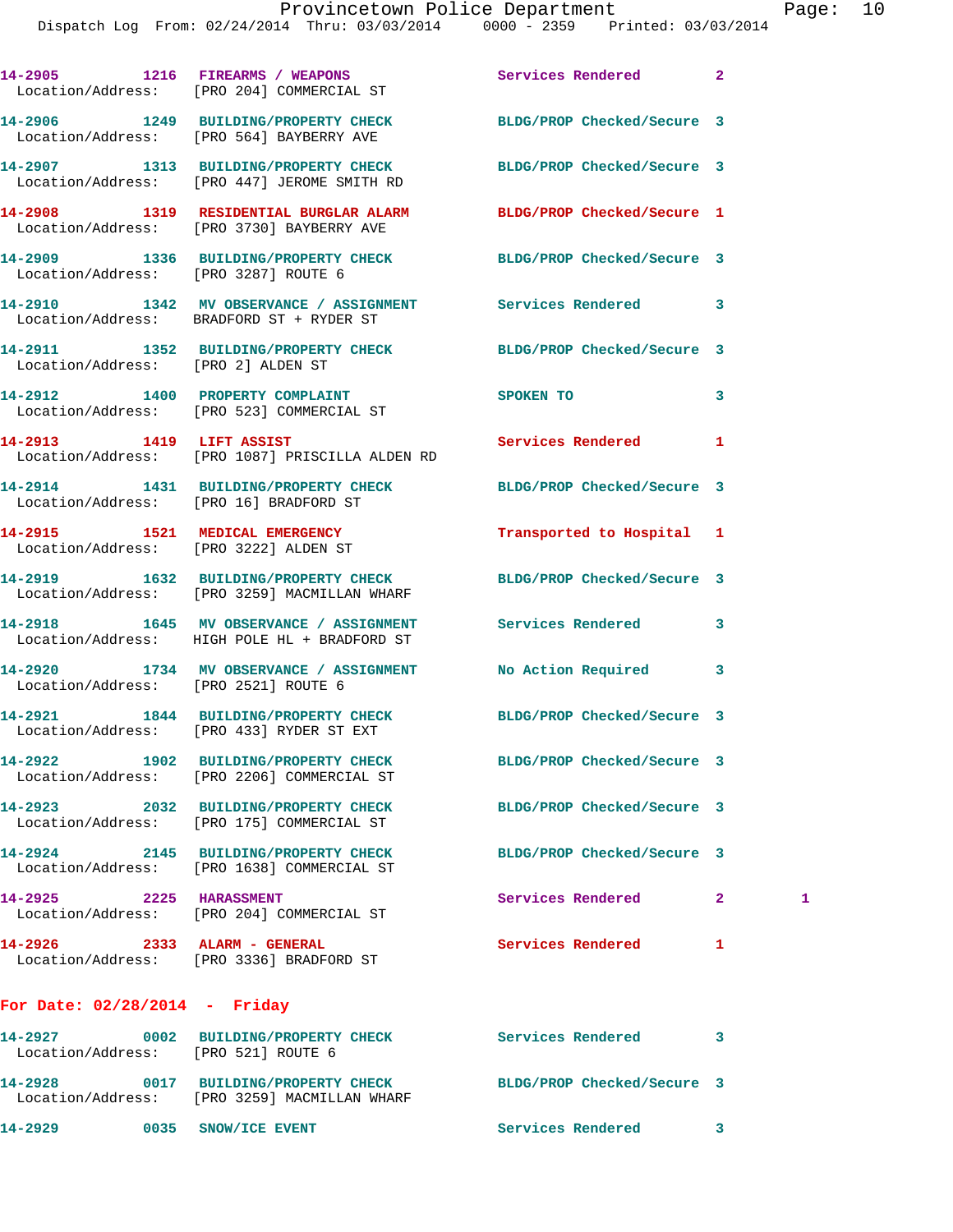|                                                                  | Dispatch Log From: 02/24/2014 Thru: 03/03/2014 0000 - 2359 Printed: 03/03/2014                                  | Provincetown Police Department |   | Page: 11 |  |
|------------------------------------------------------------------|-----------------------------------------------------------------------------------------------------------------|--------------------------------|---|----------|--|
|                                                                  | Location/Address: [PRO 519] RACE POINT RD                                                                       |                                |   |          |  |
|                                                                  | 14-2930 0039 BUILDING/PROPERTY CHECK Services Rendered 3<br>Location/Address: [PRO 338] SHANK PAINTER RD        |                                |   |          |  |
|                                                                  | 14-2931 0053 BUILDING/PROPERTY CHECK Services Rendered 3<br>Location/Address: [PRO 3231] BRADFORD ST            |                                |   |          |  |
|                                                                  | 14-2932 0138 BUILDING/PROPERTY CHECK<br>Location/Address: [PRO 3336] BRADFORD ST                                | BLDG/PROP Checked/Secure 3     |   |          |  |
|                                                                  | 14-2933 0145 BUILDING/PROPERTY CHECK BLDG/PROP Checked/Secure 3<br>Location/Address: [PRO 440] HARRY KEMP WAY   |                                |   |          |  |
|                                                                  | 14-2934 0151 BUILDING/PROPERTY CHECK BLDG/PROP Checked/Secure 3<br>Location/Address: [PRO 379] COMMERCIAL ST    |                                |   |          |  |
|                                                                  | 14-2935 0152 MV OBSERVANCE / ASSIGNMENT<br>Location/Address: [PRO 530] SHANK PAINTER RD                         | Services Rendered 3            |   |          |  |
|                                                                  | 14-2936 0219 MEDICAL EMERGENCY<br>Location/Address: [PRO 1130] TINYS WAY                                        | PATIENT REFUSAL 1              |   |          |  |
|                                                                  | 14-2937 0230 BUILDING/PROPERTY CHECK BLDG/PROP Checked/Secure 3<br>Location/Address: [PRO 1638] COMMERCIAL ST   |                                |   |          |  |
|                                                                  | 14-2938 0248 BUILDING/PROPERTY CHECK<br>Location/Address: [PRO 306] COMMERCIAL ST                               | BLDG/PROP Checked/Secure 3     |   |          |  |
|                                                                  | 14-2939 0319 BURGLAR ALARM<br>Location/Address: [PRO 3336] BRADFORD ST                                          | BLDG/PROP Checked/Secure 1     |   |          |  |
|                                                                  | 14-2940 0354 BUILDING/PROPERTY CHECK BLDG/PROP Checked/Secure 3<br>Location/Address: [PRO 545] SHANK PAINTER RD |                                |   |          |  |
|                                                                  | 14-2941 0422 BUILDING/PROPERTY CHECK<br>Location/Address: [PRO 1646] WINSLOW ST                                 | BLDG/PROP Checked/Secure 3     |   |          |  |
| 14-2942 0423 LOBBY TRAFFIC                                       | Location/Address: [PRO 542] SHANK PAINTER RD                                                                    | Services Rendered 2            |   | 24       |  |
| 14-2943                                                          | 0425 BUILDING/PROPERTY CHECK<br>Location/Address: [PRO 433] RYDER ST EXT                                        | BLDG/PROP Checked/Secure 3     |   |          |  |
|                                                                  | 14-2944 0510 BUILDING/PROPERTY CHECK BLDG/PROP Checked/Secure 3<br>Location/Address: [PRO 444] HIGH POLE HILL   |                                |   |          |  |
| Location/Address: [PRO 94] BRADFORD ST                           | 14-2945 0557 MV OBSERVANCE / ASSIGNMENT Services Rendered 3                                                     |                                |   |          |  |
|                                                                  | 14-2946 0722 BUILDING/PROPERTY CHECK<br>Location/Address: [PRO 1638] COMMERCIAL ST                              | BLDG/PROP Checked/Secure 3     |   |          |  |
|                                                                  | 14-2947 0733 BUILDING/PROPERTY CHECK BLDG/PROP Checked/Secure 3<br>Location/Address: [PRO 447] JEROME SMITH RD  |                                |   |          |  |
| Location/Address: [PRO 3287] ROUTE 6                             | 14-2948 0738 BUILDING/PROPERTY CHECK BLDG/PROP Checked/Secure 3                                                 |                                |   |          |  |
| Location/Address: [PRO 2521] ROUTE 6                             | 14-2949 0741 MV OBSERVANCE / ASSIGNMENT Services Rendered                                                       |                                | 3 |          |  |
|                                                                  | 14-2950 0744 ESCORT/TRANSPORT<br>Location/Address: [PRO 2277] BRADFORD ST                                       | Services Rendered 3            |   |          |  |
| 14-2951 0806 MV STOP<br>Location/Address: [PRO 2521] ROUTE 6     |                                                                                                                 | Citation/Warning Issued 3      |   |          |  |
| 14-2952 0822 AT SCHOOL<br>Location/Address: [PRO 569] WINSLOW ST |                                                                                                                 | Services Rendered 3            |   |          |  |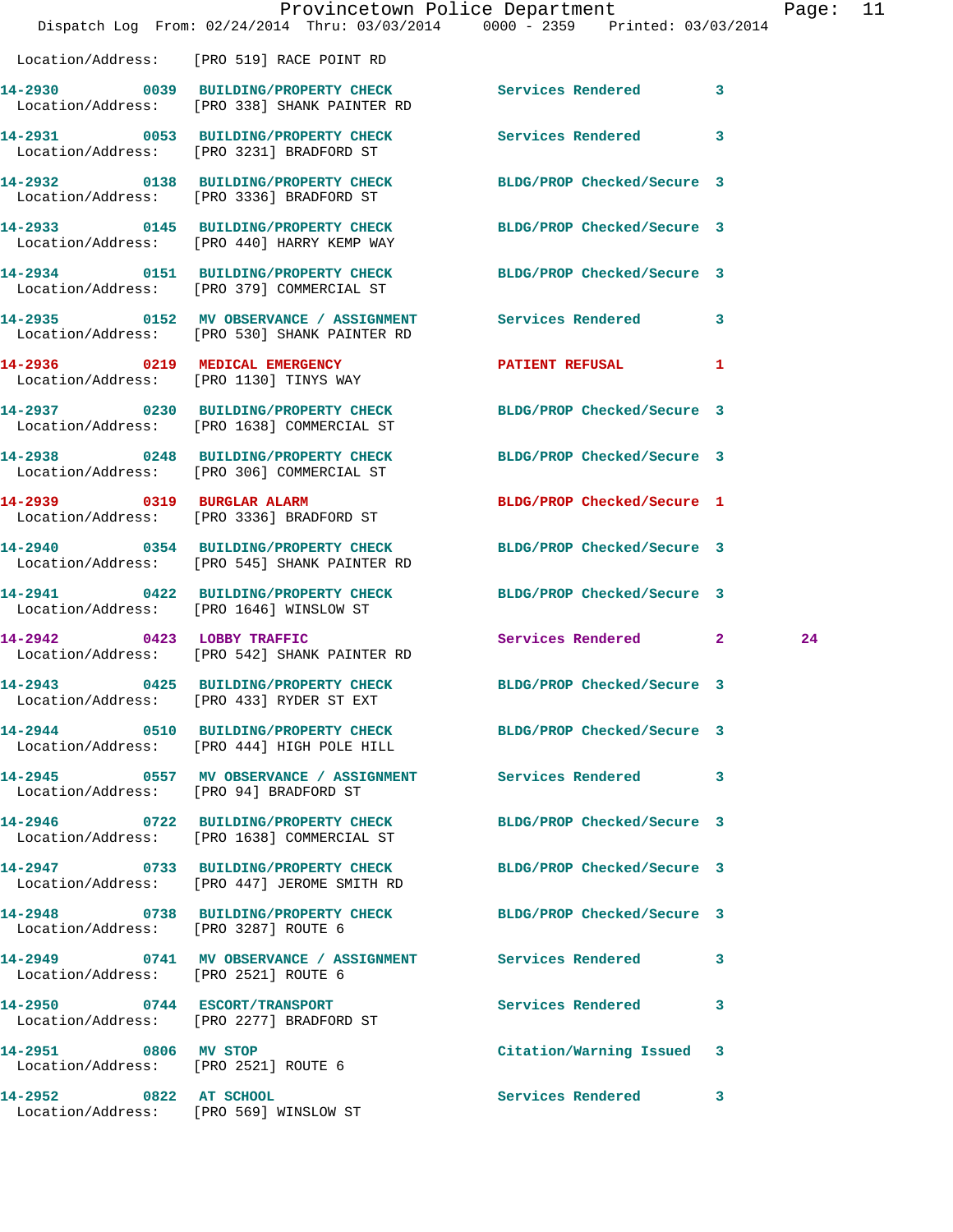|                                                                  | Provincetown Police Department<br>Dispatch Log From: 02/24/2014 Thru: 03/03/2014 0000 - 2359 Printed: 03/03/2014 |                           |              | Page: $12$ |  |
|------------------------------------------------------------------|------------------------------------------------------------------------------------------------------------------|---------------------------|--------------|------------|--|
|                                                                  | 14-2953 0823 MV STOP<br>Location/Address: ANTHONY ST + BRADFORD ST                                               | <b>VERBAL WARNING 3</b>   |              |            |  |
| Location/Address: [PRO 571] ALDEN ST                             | 14-2954 0829 BUILDING/PROPERTY CHECK BLDG/PROP Checked/Secure 3                                                  |                           |              |            |  |
|                                                                  |                                                                                                                  | Transported to Hospital 1 |              |            |  |
| 14-2957 0933 WATER MAIN BREAK                                    | Location/Address: TELEGRAPH HILL RD + BRADFORD ST EXT                                                            | Taken/Referred to Other 3 |              |            |  |
|                                                                  | 14-2958 0936 MV OBSERVANCE / ASSIGNMENT Services Rendered 3<br>Location/Address: COMMERCIAL ST + SNAIL RD        |                           |              |            |  |
|                                                                  | 14-2959 0948 BUILDING/PROPERTY CHECK BLDG/PROP Checked/Secure 3<br>Location/Address: [PRO 3317] CEMETERY RD      |                           |              |            |  |
|                                                                  | 14-2961 1000 WELL-BEING CHECK<br>Location/Address: [PRO 3632] COMMERCIAL ST                                      | Services Rendered 3       |              |            |  |
| Refer To Arrest: 14-24-AR                                        | 14-2962 1041 MV STOP/WARRANT ARREST<br>Location/Address: [PRO 447] JEROME SMITH RD                               | Arrest(s) Made            | 3            |            |  |
|                                                                  | 14-2963 1129 COURT TRANSPORT<br>Location/Address: [PRO 542] SHANK PAINTER RD                                     | Taken/Referred to Other 3 |              |            |  |
|                                                                  | 14-2964 1145 BUILDING/PROPERTY CHECK BLDG/PROP Checked/Secure 3<br>Location/Address: [PRO 16] MAYFLOWER AVE      |                           |              |            |  |
| Location/Address: [PRO 3222] ALDEN ST                            | 14-2965 1251 911 TEST RESCUE CALL                                                                                | Services Rendered 1       |              |            |  |
| 14-2966 1254 AT SCHOOL<br>Location/Address: [PRO 569] WINSLOW ST |                                                                                                                  | Services Rendered 3       |              |            |  |
| 14-2967 1302 MV HIT & RUN<br>Refer To Accident: 14-6-AC          | Location/Address: [PRO 3296] SHANK PAINTER RD                                                                    | Services Rendered         | $\mathbf{2}$ |            |  |
|                                                                  | 14-2968 1456 FIREARMS / WEAPONS Services Rendered 2<br>Location/Address: [PRO 542] SHANK PAINTER RD              |                           |              |            |  |
| Location/Address: BRADFORD ST                                    | 14-2969 1528 BUILDING/PROPERTY CHECK BLDG/PROP Checked/Secure 3                                                  |                           |              |            |  |
|                                                                  | 14-2970 1538 PARK, WALK & TALK<br>Location/Address: [PRO 165] COMMERCIAL ST                                      | Services Rendered         | $\mathbf{2}$ |            |  |
|                                                                  | 14-2971 1549 ASSIST CITIZEN<br>Location/Address: [PRO 542] SHANK PAINTER RD                                      | Services Rendered 3       |              |            |  |
| 14-2972 1555 911/TEST                                            | Location/Address: [PRO 3222] ALDEN ST                                                                            | Services Rendered         | 1            |            |  |
|                                                                  | 14-2973 1629 MV OBSERVANCE / ASSIGNMENT Services Rendered<br>Location/Address: HOWLAND ST + HARRY KEMP WAY       |                           | 3            |            |  |
|                                                                  | 14-2974 1630 NO WATER<br>Location/Address: [PRO 63] BRADFORD ST EXT                                              | Services Rendered 3       |              |            |  |
|                                                                  | 14-2975 1634 MV STOP/VERBAL 89/9<br>Location/Address: HOWLAND ST + HARRY KEMP WAY                                | <b>VERBAL WARNING</b>     | 3            |            |  |
| Location/Address: [PRO 2] ALDEN ST                               | 14-2976 1640 BUILDING/PROPERTY CHECK BLDG/PROP Checked/Secure 3                                                  |                           |              |            |  |
|                                                                  | 14-2977 1651 BUILDING/PROPERTY CHECK BLDG/PROP Checked/Secure 3<br>Location/Address: [PRO 447] JEROME SMITH RD   |                           |              |            |  |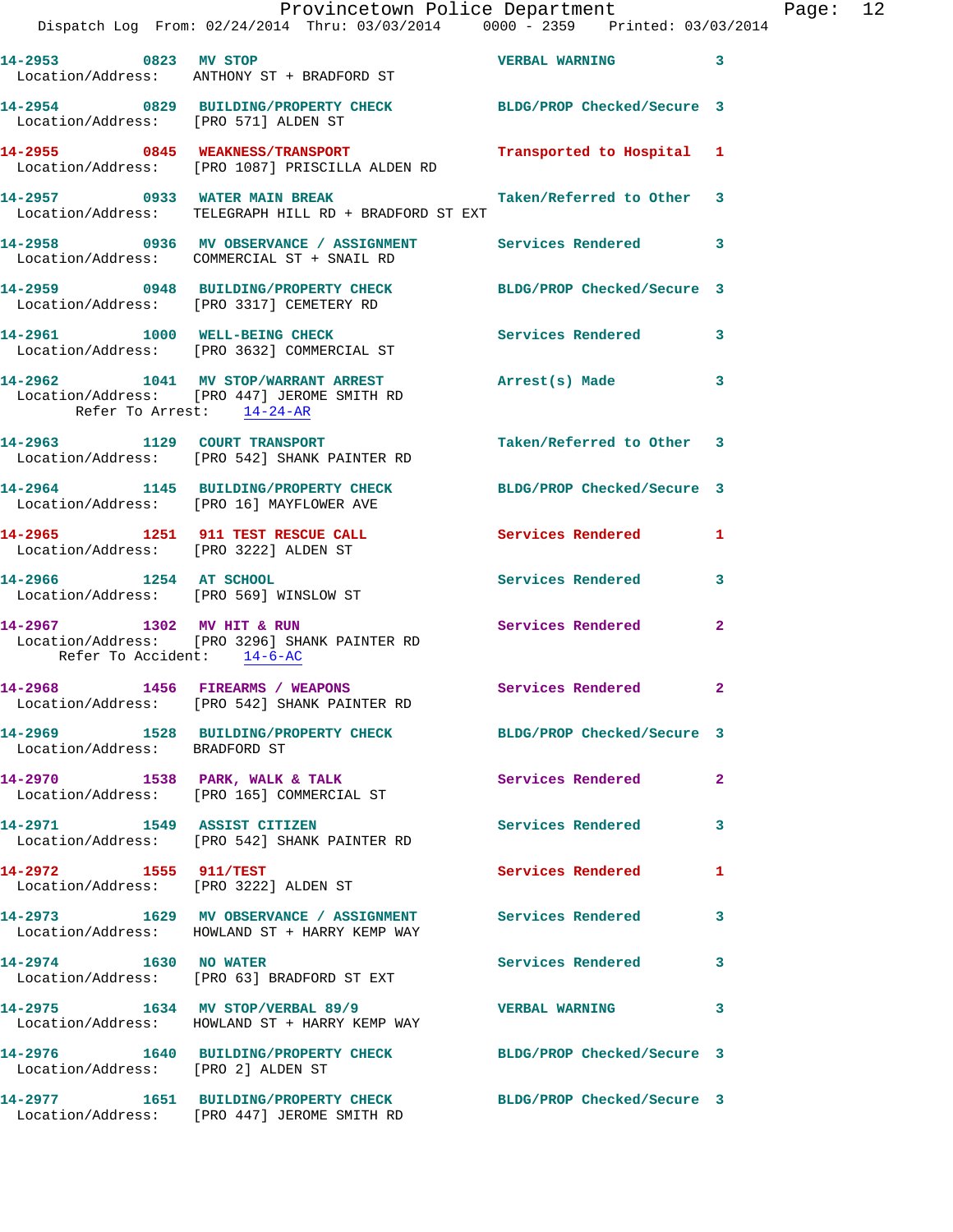|                                                            | Provincetown Police Department<br>Dispatch Log From: 02/24/2014 Thru: 03/03/2014   0000 - 2359   Printed: 03/03/2014 |                            |              |
|------------------------------------------------------------|----------------------------------------------------------------------------------------------------------------------|----------------------------|--------------|
|                                                            | 14-2978 1657 MV OBSERVANCE / ASSIGNMENT Services Rendered<br>Location/Address: [PRO 2577] BRADFORD ST                |                            | 3            |
|                                                            | 14-2979 1701 MV STOP/VERBAL 89/9<br>Location/Address: BRADFORD ST + STANDISH ST                                      | <b>VERBAL WARNING</b>      | 3            |
| Location/Address: [PRO 2521] ROUTE 6                       | 14-2980 1707 MV OBSERVANCE / ASSIGNMENT No Action Required                                                           |                            | 3            |
| 14-2981 1710 MV STOP                                       | Location/Address: ROUTE 6 + SNAIL RD                                                                                 | <b>VERBAL WARNING</b>      | 3            |
|                                                            | 14-2982 1728 LOOSE DOG/RETURNED<br>Location/Address: [PRO 2296] COMMERCIAL ST                                        | <b>VERBAL WARNING</b>      | $\mathbf{2}$ |
|                                                            | 14-2983 1739 FIRE, OTHER<br>Location/Address: W VINE ST + BRADFORD ST                                                | Services Rendered          | 1            |
|                                                            | 14-2984 1810 BUILDING/PROPERTY CHECK BLDG/PROP Checked/Secure 3<br>Location/Address: [PRO 519] RACE POINT RD         |                            |              |
|                                                            | 14-2985 1816 PARK, WALK & TALK Services Rendered<br>Location/Address: [PRO 3296] SHANK PAINTER RD                    |                            | $\mathbf{2}$ |
|                                                            | 14-2986 1833 BUILDING/PROPERTY CHECK BLDG/PROP Checked/Secure 3<br>Location/Address: [PRO 447] JEROME SMITH RD       |                            |              |
| 14-2987 1906 SERVE WARRANT<br>Location/Address: HENSCHE LN |                                                                                                                      | Could Not Locate           | 3            |
|                                                            | 14-2988 2005 BAR CHECK<br>Location/Address: [PRO 3064] COMMERCIAL ST                                                 | <b>Services Rendered</b>   | $\mathbf{2}$ |
| 14-2990 2010 BAR CHECK                                     | Location/Address: [PRO 3443] COMMERCIAL ST                                                                           | LICENSING/NO ACTION        | $\mathbf{2}$ |
|                                                            | 14-2991 2011 ASSIST CITIZEN<br>Location/Address: [PRO 542] SHANK PAINTER RD                                          | <b>SPOKEN TO</b>           | 3            |
|                                                            | 14-2992 2016 BUILDING/PROPERTY CHECK Could Not Locate<br>Location/Address: [PRO 1564] CONWELL ST                     |                            | 3            |
|                                                            | 14-2993 2114 BUILDING/PROPERTY CHECK<br>Location/Address: [PRO 182] COMMERCIAL ST                                    | BLDG/PROP Checked/Secure 3 |              |
| Location/Address: [PRO 512] PRINCE ST                      | 14-2994 2120 BUILDING/PROPERTY CHECK                                                                                 | BLDG/PROP Checked/Secure 3 |              |
|                                                            | 14-2995 2123 BUILDING/PROPERTY CHECK<br>Location/Address: [PRO 3259] MACMILLAN WHARF                                 | BLDG/PROP Checked/Secure 3 |              |
|                                                            | 14-2996 2135 MV OBSERVANCE / ASSIGNMENT Services Rendered<br>Location/Address: [PRO 2577] BRADFORD ST                |                            | 3            |
|                                                            | 14-2997 2148 MV STOP/VERBAL 89/9<br>Location/Address: WINSLOW ST + BRADFORD ST                                       | <b>VERBAL WARNING</b>      | 3            |
|                                                            | 14-2998 2219 BUILDING/PROPERTY CHECK BLDG/PROP Checked/Secure 3<br>Location/Address: [PRO 530] SHANK PAINTER RD      |                            |              |
|                                                            | 14-2999 2300 MEDICAL EMERGENCY<br>Location/Address: [PRO 2059] BRADFORD ST                                           | Transported to Hospital    | 1            |
|                                                            | 14-3000 2336 BUILDING/PROPERTY CHECK<br>Location/Address: [PRO 545] SHANK PAINTER RD                                 | BLDG/PROP Checked/Secure 3 |              |
|                                                            | 14-3002 2344 BUILDING/PROPERTY CHECK<br>Location/Address: [PRO 338] SHANK PAINTER RD                                 | BLDG/PROP Checked/Secure 3 |              |

**For Date: 03/01/2014 - Saturday**

Page: 13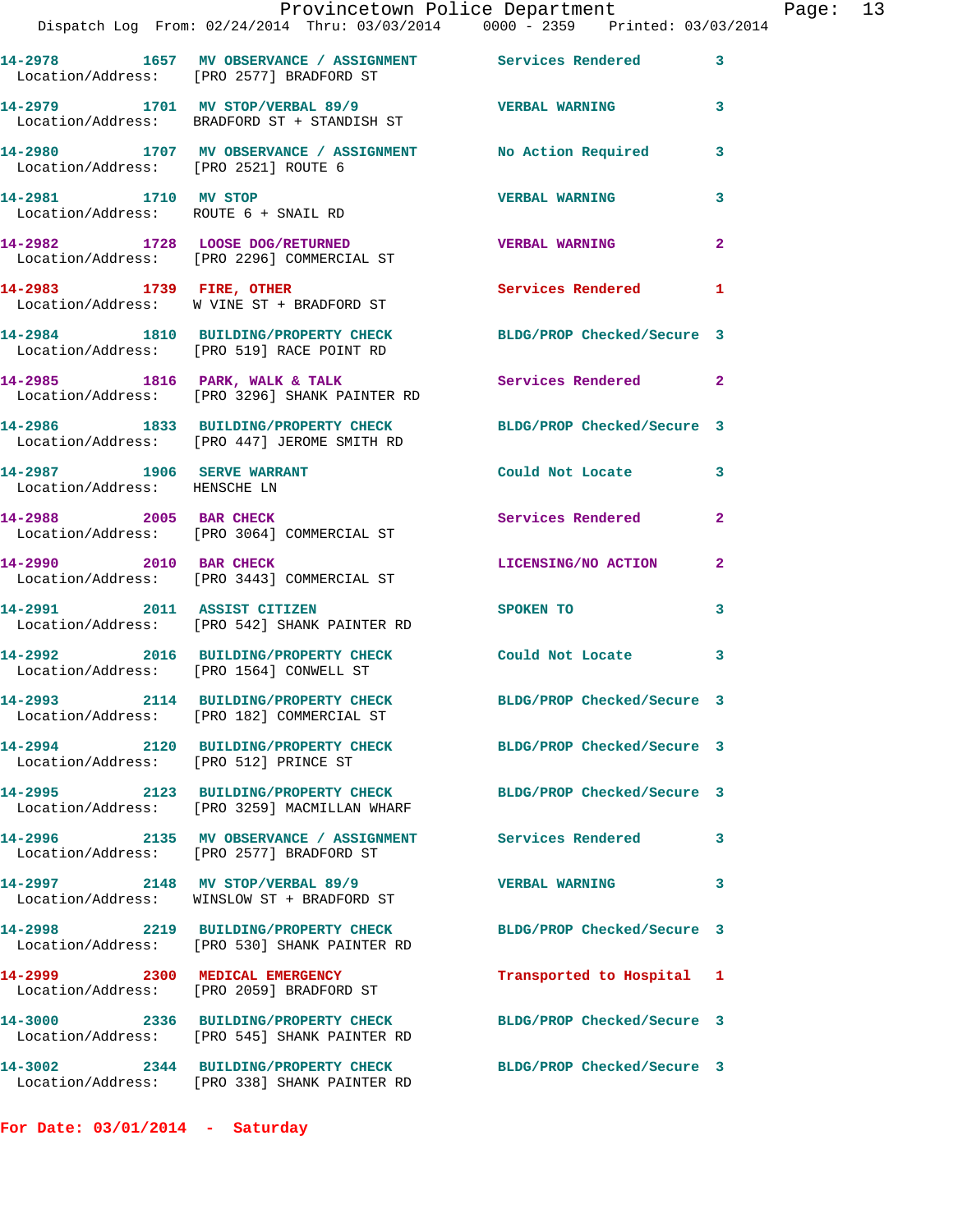|                                                                   | 14-3003 0008 BUILDING/PROPERTY CHECK<br>Location/Address: [PRO 3430] COMMERCIAL ST                             | BLDG/PROP Checked/Secure 3 |                    |
|-------------------------------------------------------------------|----------------------------------------------------------------------------------------------------------------|----------------------------|--------------------|
| 14-3004 0018 BAR CHECK                                            | Location/Address: [PRO 399] COMMERCIAL ST                                                                      | LICENSING/NO ACTION 2      |                    |
|                                                                   | 14-3005 0030 MV OBSERVANCE / ASSIGNMENT Services Rendered<br>Location/Address: BRADFORD ST + STANDISH ST       |                            | 3                  |
|                                                                   | 14-3006 0055 BUILDING/PROPERTY CHECK<br>Location/Address: [PRO 3259] MACMILLAN WHARF                           | BLDG/PROP Checked/Secure 3 |                    |
|                                                                   | 14-3007 0325 LOBBY TRAFFIC<br>Location/Address: [PRO 542] SHANK PAINTER RD                                     | Services Rendered          | $\mathbf{2}$<br>14 |
|                                                                   | 14-3008 0333 BUILDING/PROPERTY CHECK<br>Location/Address: [PRO 105] COMMERCIAL ST                              | BLDG/PROP Checked/Secure 3 |                    |
|                                                                   | 14-3009 0337 BUILDING/PROPERTY CHECK<br>Location/Address: [PRO 530] SHANK PAINTER RD                           | BLDG/PROP Checked/Secure 3 |                    |
|                                                                   | 14-3010 0506 BUILDING/PROPERTY CHECK BLDG/PROP Checked/Secure 3<br>Location/Address: [PRO 306] COMMERCIAL ST   |                            |                    |
| Location/Address: [PRO 2521] ROUTE 6                              | 14-3011 0550 MV OBSERVANCE / ASSIGNMENT Services Rendered 3                                                    |                            |                    |
|                                                                   | 14-3012 0731 BUILDING/PROPERTY CHECK<br>Location/Address: [PRO 1778] SHANK PAINTER RD                          | BLDG/PROP Checked/Secure 3 |                    |
|                                                                   | 14-3013 0741 BUILDING/PROPERTY CHECK BLDG/PROP Checked/Secure 3<br>Location/Address: [PRO 1638] COMMERCIAL ST  |                            |                    |
|                                                                   | 14-3014 0805 MV OBSERVANCE / ASSIGNMENT Services Rendered 3<br>Location/Address: COMMERCIAL ST + SNAIL RD      |                            |                    |
| Location/Address: [PRO 3287] ROUTE 6                              | 14-3015 0821 BUILDING/PROPERTY CHECK BLDG/PROP Checked/Secure 3                                                |                            |                    |
|                                                                   | 14-3016 0828 WRITTEN WARNING INSPECTION Citation/Warning Issued 3<br>Location/Address: [PRO 3737] BRADFORD ST  |                            |                    |
| 14-3017 0848 WATER CALL                                           | Location/Address: [PRO 1141] WEBSTER PL                                                                        | Taken/Referred to Other 3  |                    |
| 14-3018 0900 MV STOP                                              | Location/Address: BREWSTER ST + HARRY KEMP WAY                                                                 | <b>VERBAL WARNING</b>      | -3-                |
|                                                                   | 14-3019 0906 BUILDING/PROPERTY CHECK BLDG/PROP Checked/Secure 3<br>Location/Address: [PRO 447] JEROME SMITH RD |                            |                    |
|                                                                   | 14-3020 0912 MV OBSERVANCE / ASSIGNMENT Services Rendered<br>Location/Address: BRADFORD ST + HOWLAND ST        |                            | 3                  |
| Location/Address: [PRO 2521] ROUTE 6                              | 14-3021 0915 VERBAL SPEED/OBSTRUCTED VERBAL WARNING                                                            |                            | 3                  |
| 14-3022 0932 RACCOON PROBLEM<br>Location/Address: AUNT SUKEYS WAY |                                                                                                                | FOLLOW UP                  | $\mathbf{2}$       |
|                                                                   | 14-3023 0944 BUILDING/PROPERTY CHECK<br>Location/Address: [PRO 3318] CEMETERY RD                               | BLDG/PROP Checked/Secure 3 |                    |
|                                                                   | 14-3024 0948 BUILDING/PROPERTY CHECK<br>Location/Address: [PRO 16] MAYFLOWER AVE                               | BLDG/PROP Checked/Secure 3 |                    |
| 14-3025 1004 THREATS                                              | Location/Address: [PRO 711] BRADFORD ST                                                                        | Services Rendered          | $\mathbf{2}$       |
| 14-3027 1158 WATER CALL                                           |                                                                                                                | Taken/Referred to Other 3  |                    |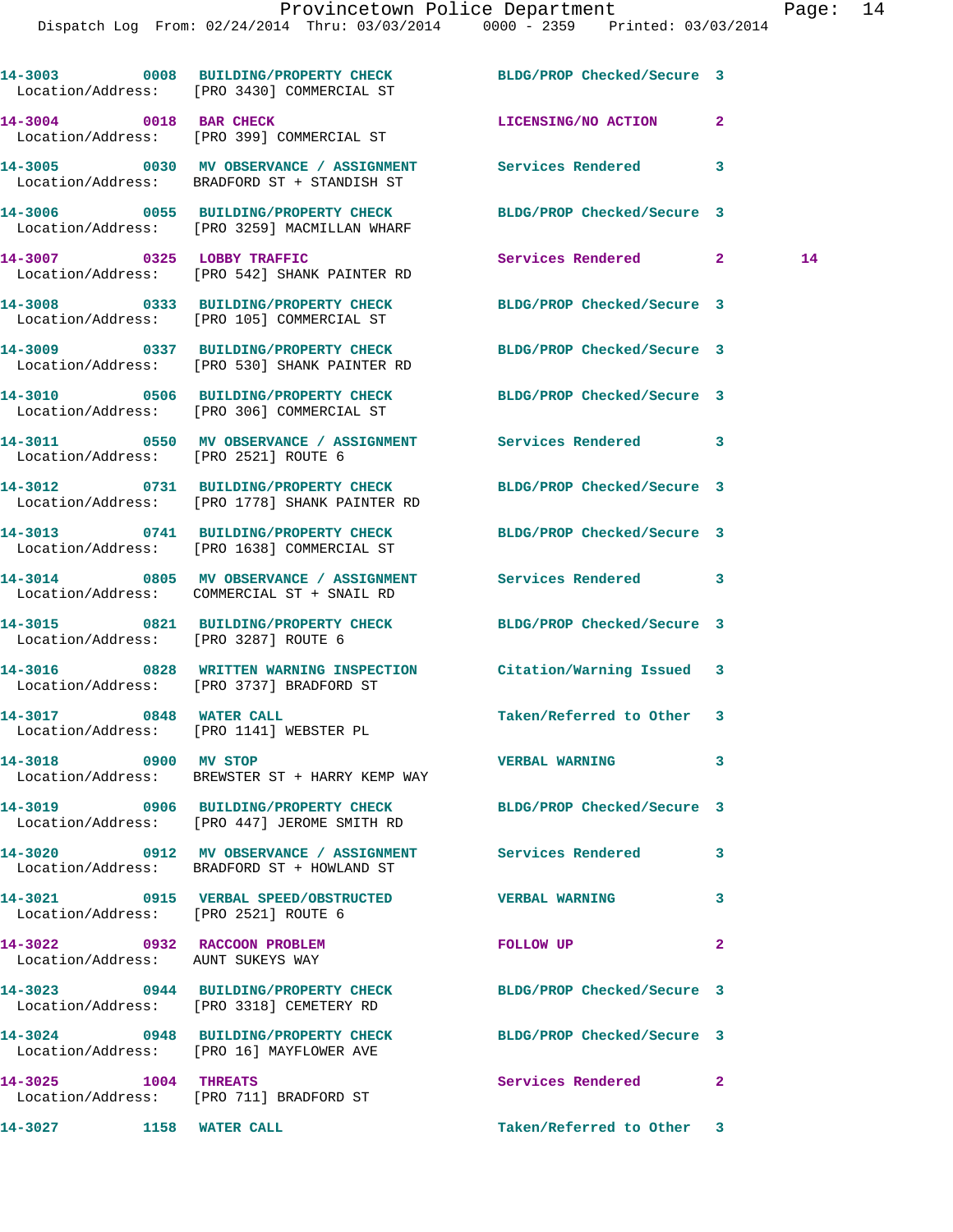|                                        | Provincetown Police Department<br>Dispatch Log From: 02/24/2014 Thru: 03/03/2014 0000 - 2359 Printed: 03/03/2014    |                            | Page: 15                |
|----------------------------------------|---------------------------------------------------------------------------------------------------------------------|----------------------------|-------------------------|
|                                        | Location/Address: [PRO 1608] WATSONS CT                                                                             |                            |                         |
|                                        | 14-3028 1236 BUILDING/PROPERTY CHECK BLDG/PROP Checked/Secure 3<br>Location/Address: [PRO 3317] CEMETERY RD         |                            |                         |
|                                        | 14-3029 1451 LANDLORD/TENANT<br>Location/Address: [PRO 542] SHANK PAINTER RD                                        | SPOKEN TO                  | $\overline{a}$          |
|                                        | 14-3030 1453 ASSIST CITIZEN<br>Location/Address: [PRO 542] SHANK PAINTER RD                                         | <b>Services Rendered</b>   | $\overline{\mathbf{3}}$ |
|                                        | 14-3031 1454 COMPLAINT<br>Location/Address: [PRO 542] SHANK PAINTER RD                                              | Services Rendered          | 3                       |
|                                        | 14-3032 1532 PARK, WALK & TALK<br>Location/Address: [PRO 182] COMMERCIAL ST                                         | Services Rendered          | $\overline{2}$          |
| Location/Address: [PRO 571] ALDEN ST   | 14-3033 1604 BUILDING/PROPERTY CHECK BLDG/PROP Checked/Secure 3                                                     |                            |                         |
| Location/Address: COMMERCIAL ST        | 14-3034 1610 PARK, WALK & TALK 1997 Services Rendered 2                                                             |                            |                         |
| Location/Address: [PRO 2375] CONANT ST | 14-3035 1618 BUILDING/PROPERTY CHECK BLDG/PROP Checked/Secure 3                                                     |                            |                         |
|                                        | 14-3036 1631 MV OBSERVANCE / ASSIGNMENT Services Rendered 3<br>Location/Address: [PRO 2577] BRADFORD ST             |                            |                         |
|                                        | 14-3037 1713 COMPLAINT<br>Location/Address: [PRO 290] COMMERCIAL ST                                                 | Services Rendered 3        |                         |
|                                        | 14-3038 1756 BUILDING/PROPERTY CHECK BLDG/PROP Checked/Secure 3<br>Location/Address: [PRO 526] RYDER ST EXT         |                            |                         |
|                                        | 14-3039 1816 PARKING COMPLAINT / GENERAL Services Rendered 3<br>Location/Address: [PRO 99] COMMERCIAL ST            |                            |                         |
|                                        | 14-3040 1818 BUILDING/PROPERTY CHECK BLDG/PROP Checked/Secure 3<br>Location/Address: [PRO 519] RACE POINT RD        |                            |                         |
|                                        | 14-3041 1842 MV OBSERVANCE / ASSIGNMENT No Action Required 3<br>Location/Address: [PRO 536] SHANK PAINTER RD        |                            |                         |
|                                        | 14-3042 1847 MV OBSERVANCE / ASSIGNMENT BLDG/PROP Checked/Secure 3<br>Location/Address: W VINE ST + BRADFORD ST EXT |                            |                         |
| 14-3043 1850 MV STOP                   | Location/Address: CARVER CT + BRADFORD ST                                                                           | <b>VERBAL WARNING</b>      | 3                       |
|                                        | 14-3044 1955 FIRE, WOODPILE<br>Location/Address: [PRO 825] COMMERCIAL ST                                            | Extinguished               | 1                       |
|                                        | 14-3045 2040 BUILDING/PROPERTY CHECK<br>Location/Address: [PRO 2206] COMMERCIAL ST                                  | BLDG/PROP Checked/Secure 3 |                         |
|                                        | 14-3046 2040 BUILDING/PROPERTY CHECK<br>Location/Address: [PRO 2500] COMMERCIAL ST                                  | BLDG/PROP Checked/Secure 3 |                         |
|                                        | 14-3047 2046 BUILDING/PROPERTY CHECK<br>Location/Address: [PRO 16] MAYFLOWER AVE                                    | BLDG/PROP Checked/Secure 3 |                         |
|                                        | 14-3048 2053 MV OBSERVANCE / ASSIGNMENT Services Rendered 3<br>Location/Address: BRADFORD ST + ALDEN ST             |                            |                         |
| Location/Address: ALDEN ST             | 14-3049 2101 SYNCOPAL EPISODE                                                                                       | Transported to Hospital 1  |                         |
| 14-3051 2133 MV STOP                   | Location/Address: [PRO 525] COMMERCIAL ST                                                                           | <b>VERBAL WARNING</b>      | 3                       |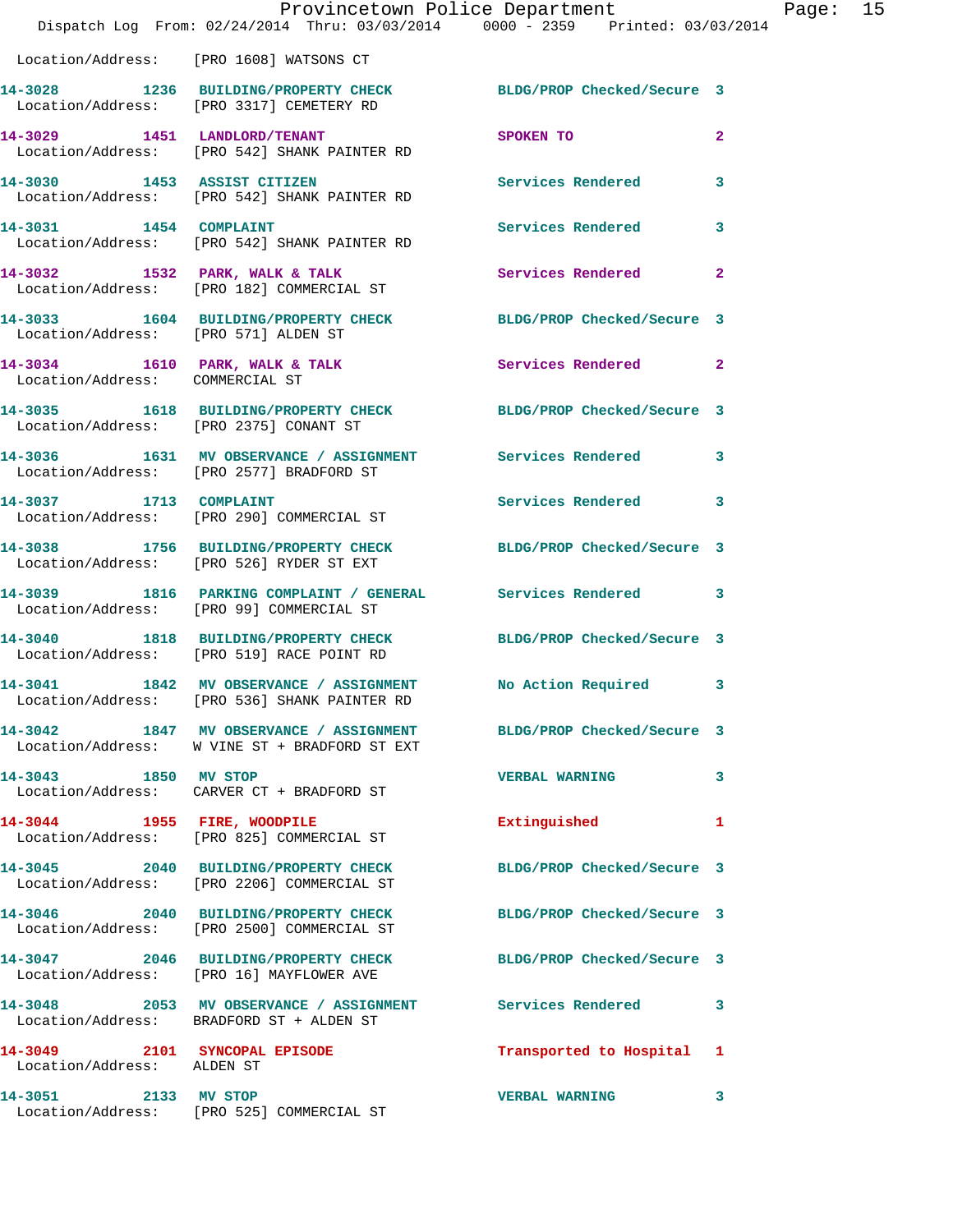| Location/Address: [PRO 571] ALDEN ST | 14-3052 2200 BUILDING/PROPERTY CHECK BLDG/PROP Checked/Secure 3                                                  |                            |                     |  |
|--------------------------------------|------------------------------------------------------------------------------------------------------------------|----------------------------|---------------------|--|
| For Date: $03/02/2014$ - Sunday      |                                                                                                                  |                            |                     |  |
|                                      | 14-3053 0001 BUILDING/PROPERTY CHECK BLDG/PROP Checked/Secure 3<br>Location/Address: [PRO 1778] SHANK PAINTER RD |                            |                     |  |
|                                      | 14-3054 0019 NOISE COMPLAINT<br>Location/Address: [PRO 3619] COMMERCIAL ST                                       | Services Rendered          | 3                   |  |
|                                      | 14-3055 0033 BUILDING/PROPERTY CHECK BLDG/PROP Checked/Secure 3<br>Location/Address: [PRO 1989] COMMERCIAL ST    |                            |                     |  |
| 14-3056 0034 THREATS                 | Location/Address: [PRO 105] COMMERCIAL ST                                                                        | SPOKEN TO                  | $\mathbf{2}$        |  |
|                                      | 14-3057 0046 MV OBSERVANCE / ASSIGNMENT Services Rendered<br>Location/Address: [PRO 2577] BRADFORD ST            |                            | 3                   |  |
|                                      | 14-3058 0123 BUILDING/PROPERTY CHECK BLDG/PROP Checked/Secure 3<br>Location/Address: [PRO 37] BRADFORD ST        |                            |                     |  |
|                                      | Location/Address: [PRO 43] BRADFORD ST                                                                           |                            |                     |  |
|                                      | 14-3060 0131 BUILDING/PROPERTY CHECK<br>Location/Address: [PRO 379] COMMERCIAL ST                                | BLDG/PROP Checked/Secure 3 |                     |  |
|                                      | 14-3061 0140 MV OBSERVANCE / ASSIGNMENT Services Rendered 3<br>Location/Address: BRADFORD ST + HOWLAND ST        |                            |                     |  |
| Location/Address: [PRO 3429] OAK DR  | 14-3062 0310 BUILDING/PROPERTY CHECK BLDG/PROP Checked/Secure 3                                                  |                            |                     |  |
| Location/Address: BAYBERRY AVE       | 14-3063 0417 MEDICAL EMERGENCY Services Rendered                                                                 |                            | 1                   |  |
|                                      | 14-3064 0450 BUILDING/PROPERTY CHECK<br>Location/Address: [PRO 564] BAYBERRY AVE                                 | Services Rendered          | 3                   |  |
| Location/Address: BAYBERRY AVE       | 14-3065 0507 MEDICAL EMERGENCY                                                                                   | Transported to Hospital 1  |                     |  |
|                                      | 14-3067 0528 BUILDING/PROPERTY CHECK<br>Location/Address: [PRO 525] COMMERCIAL ST                                | BLDG/PROP Checked/Secure 3 |                     |  |
|                                      | 14-3068 6541 MV OBSERVANCE / ASSIGNMENT Services Rendered<br>Location/Address: SNAIL RD + COMMERCIAL ST          |                            | 3                   |  |
|                                      | 14-3069 0607 LOBBY TRAFFIC<br>Location/Address: [PRO 542] SHANK PAINTER RD                                       | Services Rendered          | - 9<br>$\mathbf{2}$ |  |
|                                      | 14-3070 0721 BUILDING/PROPERTY CHECK BLDG/PROP Checked/Secure 3<br>Location/Address: [PRO 447] JEROME SMITH RD   |                            |                     |  |
|                                      | 14-3071 0743 COMPLAINT<br>Location/Address: [PRO 444] HIGH POLE HILL                                             | Services Rendered          | 3                   |  |
|                                      | 14-3072 0821 MV OBSERVANCE / ASSIGNMENT Services Rendered<br>Location/Address: BRADFORD ST + HIGH POLE HILL      |                            | 3                   |  |
| Location/Address: [PRO 3287] ROUTE 6 | 14-3075 0824 BUILDING/PROPERTY CHECK BLDG/PROP Checked/Secure 3                                                  |                            |                     |  |
| Location/Address: [PRO 3440] ROUTE 6 | 14-3073 0848 MV OBSERVANCE / ASSIGNMENT Services Rendered                                                        |                            | 3                   |  |
| Location/Address: BRADFORD ST        | 14-3074 0911 BUILDING/PROPERTY CHECK BLDG/PROP Checked/Secure 3                                                  |                            |                     |  |
|                                      |                                                                                                                  |                            |                     |  |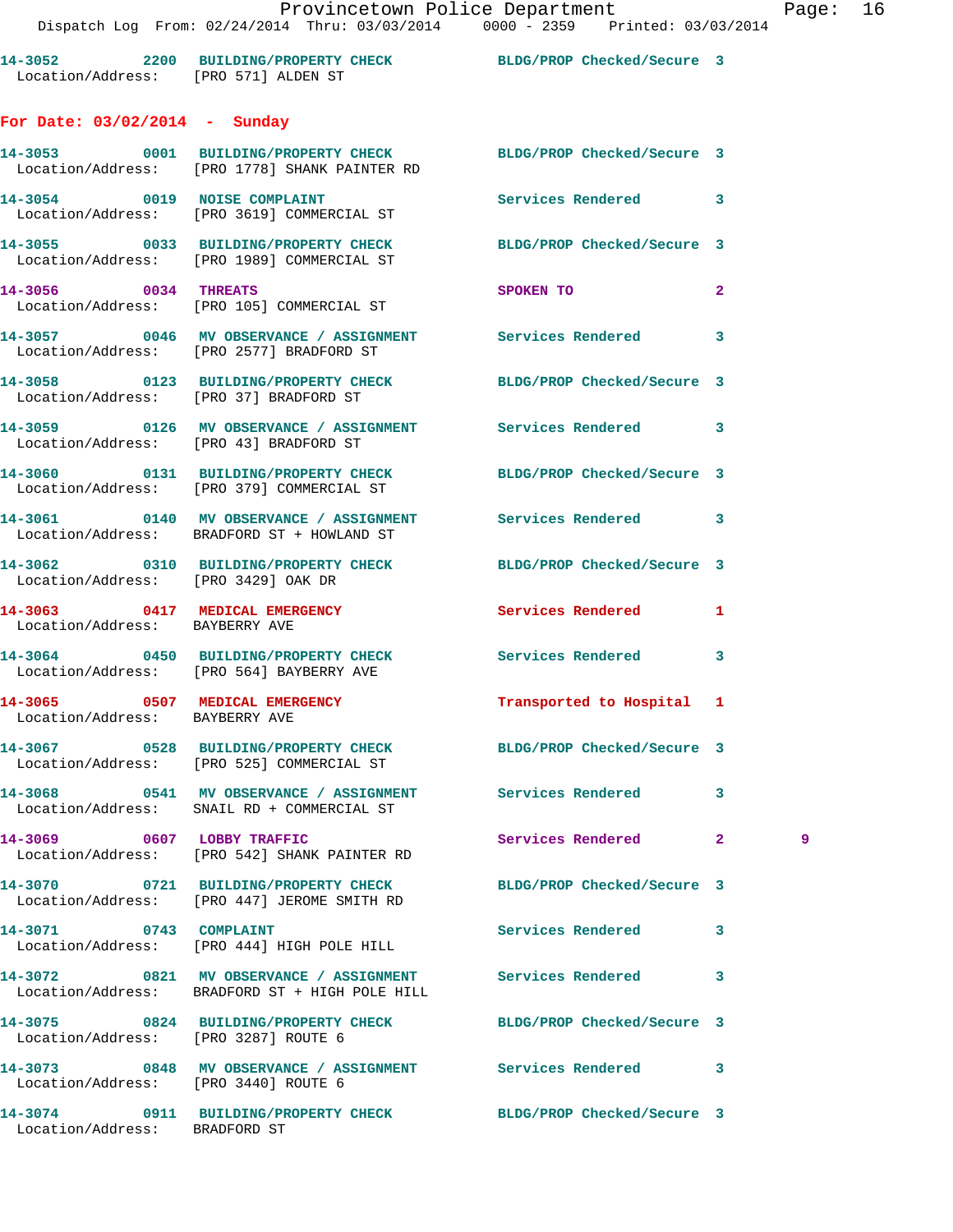|                                                                        | 14-3076 0925 BUILDING/PROPERTY CHECK<br>Location/Address: [PRO 2543] MACMILLAN WHARF  | BLDG/PROP Checked/Secure 3 |              |
|------------------------------------------------------------------------|---------------------------------------------------------------------------------------|----------------------------|--------------|
| 14-3077 0950 ALARM - GENERAL                                           | Location/Address: [PRO 2049] BAYBERRY AVE                                             | BLDG/PROP Checked/Secure 1 |              |
|                                                                        | 14-3078 1008 REASSURANCE CHECK<br>Location/Address: [PRO 3632] COMMERCIAL ST          | Services Rendered          | 3            |
| Location/Address: ROUTE 6                                              | 14-3079 1033 MV OBSERVANCE / ASSIGNMENT Services Rendered                             |                            | 3            |
| 14-3080 1047 FOX WITH LIMP                                             | Location/Address: BRADFORD ST + COOK ST                                               | <b>GONE ON ARRIVAL</b>     | $\mathbf{2}$ |
| 14-3081 1117 SUICIDAL PATIENT                                          | Location/Address: [PRO 395] COMMERCIAL ST                                             | Transported to Hospital 1  |              |
| 14-3083 1240 WOUNDED FOX                                               | Location/Address: [PRO 595] BRADFORD ST                                               | <b>GONE ON ARRIVAL</b>     | $\mathbf{2}$ |
| 14-3084 1254 DEAD HAWK                                                 | Location/Address: [PRO 826] COMMERCIAL ST                                             | Services Rendered          | $\mathbf{2}$ |
| 14-3090 1330 STAFF IN SCHOOL<br>Location/Address: [PRO 569] WINSLOW ST |                                                                                       | Services Rendered          | 3            |
|                                                                        | 14-3085 1404 BUILDING/PROPERTY CHECK<br>Location/Address: [PRO 530] SHANK PAINTER RD  | BLDG/PROP Checked/Secure 3 |              |
| Location/Address: [PRO 2519] ROUTE 6                                   | 14-3086 1407 MV OBSERVANCE / ASSIGNMENT Services Rendered                             |                            | 3            |
|                                                                        | 14-3087 1546 MV OBSERVANCE / ASSIGNMENT<br>Location/Address: [PRO 3430] COMMERCIAL ST | <b>Services Rendered</b>   | 3            |
|                                                                        | 14-3088 1634 BUILDING/PROPERTY CHECK<br>Location/Address: [PRO 2543] MACMILLAN WHARF  | BLDG/PROP Checked/Secure 3 |              |
|                                                                        | 14-3089 1702 MV OBSERVANCE / ASSIGNMENT<br>Location/Address: ALDEN ST + BRADFORD ST   | Services Rendered          | $\mathbf{3}$ |
| 14-3091 1726 LIFT ASSIST                                               | Location/Address: [PRO 1087] PRISCILLA ALDEN RD                                       | Services Rendered 1        |              |
| 14-3092<br>Location/Address: [PRO 3222] ALDEN ST                       | 1840 DR ORDERED TRANSPORT                                                             | Transported to Hospital 1  |              |
|                                                                        | 14-3094 1853 BUILDING/PROPERTY CHECK<br>Location/Address: [PRO 2206] COMMERCIAL ST    | BLDG/PROP Checked/Secure 3 |              |
|                                                                        | 14-3095 1912 BUILDING/PROPERTY CHECK<br>Location/Address: [PRO 3430] COMMERCIAL ST    | BLDG/PROP Checked/Secure 3 |              |
|                                                                        | 14-3096 1922 BUILDING/PROPERTY CHECK<br>Location/Address: [PRO 571] ALDEN ST          | BLDG/PROP Checked/Secure 3 |              |
| 14-3097 1947 ALARM - GENERAL                                           | Location/Address: [PRO 3313] STANDISH ST                                              | Services Rendered          | $\mathbf{1}$ |
|                                                                        | 14-3098 2112 BUILDING/PROPERTY CHECK<br>Location/Address: [PRO 175] COMMERCIAL ST     | BLDG/PROP Checked/Secure 3 |              |
|                                                                        | 14-3099 2118 BUILDING/PROPERTY CHECK<br>Location/Address: [PRO 2540] RACE POINT RD    | BLDG/PROP Checked/Secure 3 |              |
| For Date: $03/03/2014$ - Monday                                        |                                                                                       |                            |              |

**14-3100 0008 BUILDING/PROPERTY CHECK Services Rendered 3**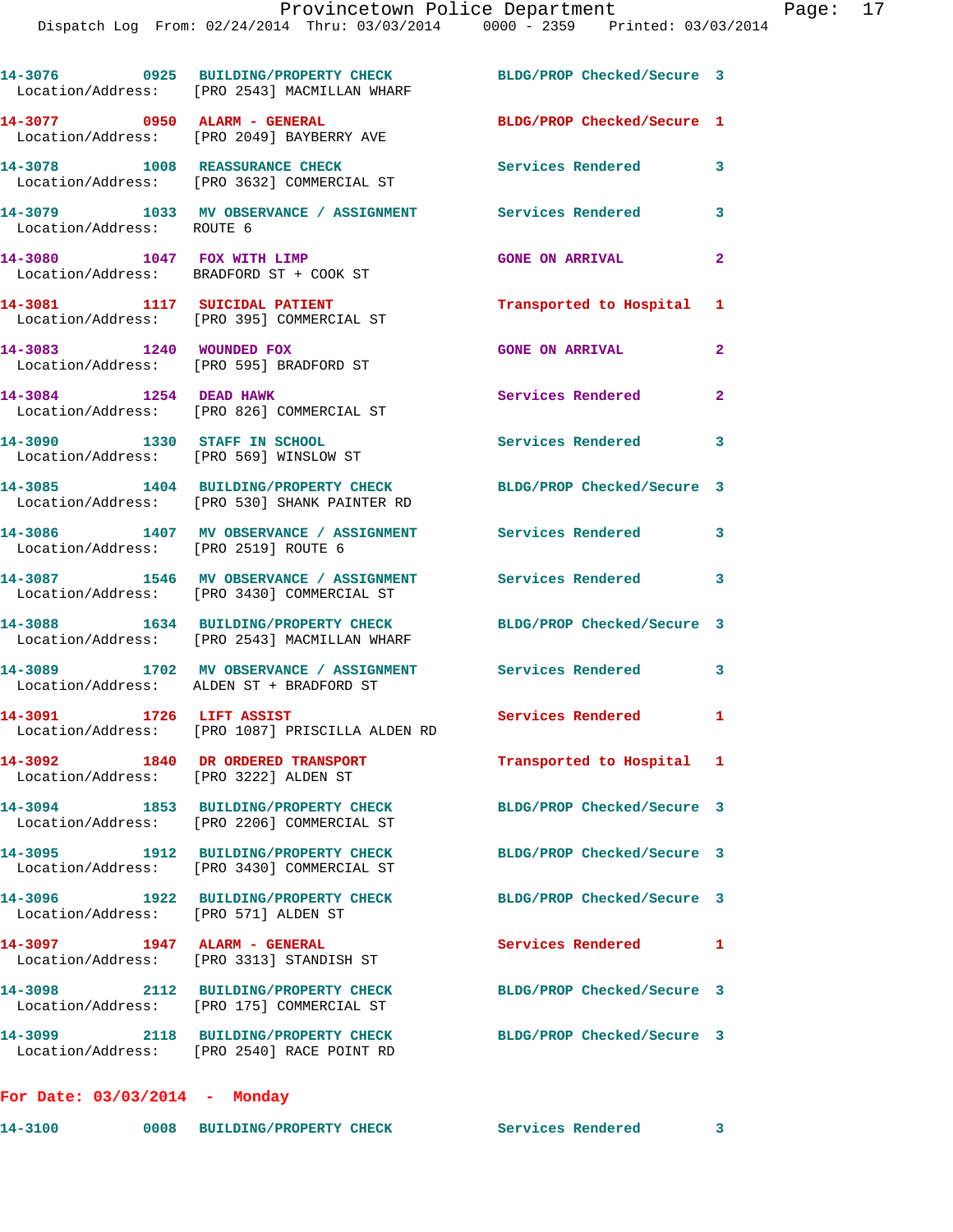|                                                                | Dispatch Log From: 02/24/2014 Thru: 03/03/2014 0000 - 2359 Printed: 03/03/2014                                  | Provincetown Police Department |                | Page: 18 |  |
|----------------------------------------------------------------|-----------------------------------------------------------------------------------------------------------------|--------------------------------|----------------|----------|--|
|                                                                | Location/Address: [PRO 357] COMMERCIAL ST                                                                       |                                |                |          |  |
|                                                                | 14-3101 0014 BUILDING/PROPERTY CHECK BLDG/PROP Checked/Secure 3<br>Location/Address: [PRO 530] SHANK PAINTER RD |                                |                |          |  |
|                                                                | 14-3102 0026 MEDICAL EMERGENCY<br>Location/Address: [PRO 60] BRADFORD ST                                        | Transported to Hospital 1      |                |          |  |
|                                                                | 14-3104 0059 BUILDING/PROPERTY CHECK BLDG/PROP Checked/Secure 3<br>Location/Address: [PRO 488] MAYFLOWER AVE    |                                |                |          |  |
|                                                                | 14-3105 0100 MV OBSERVANCE / ASSIGNMENT Services Rendered<br>Location/Address: [PRO 3231] BRADFORD ST           |                                | 3              |          |  |
| Location/Address: COMMERCIAL ST                                | 14-3106 0118 MEDICAL EMERGENCY                                                                                  | Transported to Hospital 1      |                |          |  |
|                                                                | 14-3108 0152 BUILDING/PROPERTY CHECK BLDG/PROP Checked/Secure 3<br>Location/Address: [PRO 2520] PRINCE ST       |                                |                |          |  |
|                                                                | 14-3109 0152 BUILDING/PROPERTY CHECK BLDG/PROP Checked/Secure 3<br>Location/Address: [PRO 3259] MACMILLAN WHARF |                                |                |          |  |
| 14-3110 0205 LIFT ASSIST<br>Location/Address: SHANK PAINTER RD |                                                                                                                 | Services Rendered 1            |                |          |  |
|                                                                | 14-3111 0242 BUILDING/PROPERTY CHECK BLDG/PROP Checked/Secure 3<br>Location/Address: [PRO 447] JEROME SMITH RD  |                                |                |          |  |
|                                                                | 14-3112 0248 BUILDING/PROPERTY CHECK<br>Location/Address: [PRO 1646] WINSLOW ST                                 | BLDG/PROP Checked/Secure 3     |                |          |  |
| Location/Address: [PRO 3429] OAK DR                            | 14-3113 0355 BUILDING/PROPERTY CHECK BLDG/PROP Checked/Secure 3                                                 |                                |                |          |  |
|                                                                | 14-3114 0446 BUILDING/PROPERTY CHECK Services Rendered<br>Location/Address: [PRO 526] RYDER ST EXT              |                                | $\mathbf{3}$   |          |  |
|                                                                | 14-3115 0519 BUILDING/PROPERTY CHECK Services Rendered<br>Location/Address: [PRO 2483] COMMERCIAL ST            |                                | 3              |          |  |
| 14-3116                                                        | 0532 BUILDING/PROPERTY CHECK Services Rendered<br>Location/Address: [PRO 3430] COMMERCIAL ST                    |                                | $\mathbf{3}$   |          |  |
| 14-3117 0545 HAZARDS                                           | Location/Address: [PRO 3813] SHANK PAINTER RD                                                                   | Services Rendered              | 2              |          |  |
|                                                                | 14-3118 0613 LOBBY TRAFFIC<br>Location/Address: [PRO 542] SHANK PAINTER RD                                      | Services Rendered 2            |                | 6        |  |
|                                                                | 14-3119 0715 BUILDING/PROPERTY CHECK BLDG/PROP Checked/Secure 3<br>Location/Address: [PRO 1638] COMMERCIAL ST   |                                |                |          |  |
|                                                                | 14-3120 0743 BUILDING/PROPERTY CHECK<br>Location/Address: [PRO 564] BAYBERRY AVE                                | BLDG/PROP Checked/Secure 3     |                |          |  |
|                                                                | 14-3121 0803 BUILDING/PROPERTY CHECK BLDG/PROP Checked/Secure 3<br>Location/Address: [PRO 447] JEROME SMITH RD  |                                |                |          |  |
|                                                                | 14-3122 0819 PARK, WALK & TALK<br>Location/Address: [PRO 569] WINSLOW ST                                        | Services Rendered              | $\overline{2}$ |          |  |
|                                                                | 14-3123 0839 FIREARMS TRAINING                                                                                  | <b>Services Rendered</b>       | 3              |          |  |
|                                                                | 14-3124 0847 MEDICAL EMERGENCY<br>Location/Address: [PRO 2928] BRADFORD ST                                      | Services Rendered              | $\mathbf{1}$   |          |  |
|                                                                | 14-3126 0858 BUILDING/PROPERTY CHECK BLDG/PROP Checked/Secure 3<br>Location/Address: [PRO 447] JEROME SMITH RD  |                                |                |          |  |
|                                                                | 14-3125 0859 BUILDING/PROPERTY CHECK BLDG/PROP Checked/Secure 3                                                 |                                |                |          |  |